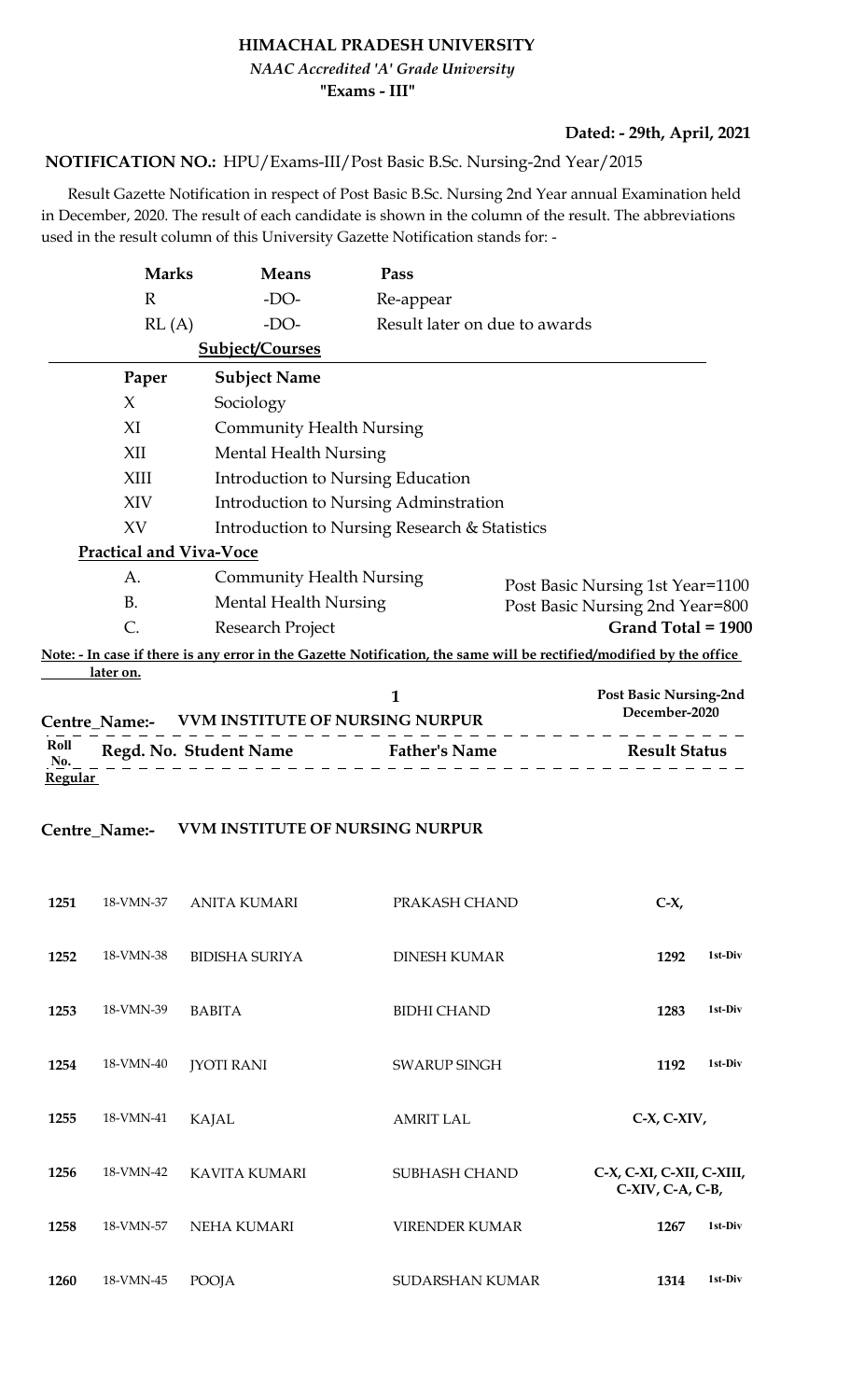|                               | Centre_Name:- | VVM INSTITUTE OF NURSING NURPUR                  | $\overline{2}$                                     | <b>Post Basic Nursing-2nd</b><br>December-2020 |
|-------------------------------|---------------|--------------------------------------------------|----------------------------------------------------|------------------------------------------------|
| Roll<br>No.<br><b>Regular</b> |               |                                                  | Regd. No. Student Name Father's Name Result Status |                                                |
| 1261                          | 18-VMN-46     | PARVEEN KUMARI                                   | <b>MAHINDER SINGH</b>                              | 1st-Div<br>1296                                |
| 1262                          | 18-VMN-47     | POOJA SHARMA                                     | <b>HEMRAJ SHARMA</b>                               | 1st-Div<br>1353                                |
| 1263                          | 18-VMN-58     | PAYAL                                            | <b>SOHAN LAL</b>                                   | <b>RLA</b>                                     |
| 1264                          | 18-VMN-48     | ROHINI DHIMAN                                    | MOHAN LAL DHIMAN                                   | $C-XII$ ,                                      |
| 1266                          | 18-VMN-50     | <b>RANJNA</b>                                    | <b>DEEPAK KUMAR</b>                                | $C-XII,$                                       |
| 1267                          | 18-VMN-51     | <b>SAPNA DEVI</b>                                | <b>KEDAR NATH</b>                                  | 1226<br>1st-Div                                |
| 1269                          | 18-VMN-53     | <b>SHALINI KUMARI</b>                            | <b>NAVAL KISHOR</b>                                | C-X, C-XI, C-XII, C-XIII,<br>C-XIV, C-A, C-B,  |
| 1270                          | 18-VMN-54     | <b>SHWETA</b>                                    | <b>JASWANT SINGH</b>                               | 1st-Div<br>1287                                |
| 1271                          | 18-VMN-55     | <b>SHAKUNTLA DEVI</b>                            | <b>GANGA RAM</b>                                   | 1st-Div<br>1289                                |
| 1272                          | 18-VMN-59     | <b>SUNITA DEVI</b>                               | <b>BHAG SINGH</b>                                  | 1st-Div<br>1292                                |
| 1273                          | 18-VMN-56     | VIDHYA BHARTI                                    | PRAHLAD KUMAR                                      | 1st-Div<br>1245                                |
|                               | Centre_Name:- | Abhilashi College of Nursing Distt. Mandi (H.P.) |                                                    |                                                |
| 574                           | 17-ABN-31     | <b>HARSH LATA</b>                                | <b>BHOJ RAJ</b>                                    | 1238<br>1st-Div                                |
| 590                           | 17-ABN-47     | SHIVANI KASHYAP                                  | RAMESH KASHYAP                                     | 1st-Div<br>1197                                |
| 901                           | 18-AKB-44     | <b>ARTI DEVI</b>                                 | <b>VIPAN KUMAR</b>                                 | 1st-Div<br>1301                                |
| 902                           | 18-AKB-24     | <b>BAVITA KUMARI</b>                             | <b>BRAHAM DASS</b>                                 | 1st-Div<br>1412                                |
| 903                           | 18-AKB-29     | <b>KANCHAN</b>                                   | <b>RAM SINGH</b>                                   | 1st-Div<br>1318                                |
| 904                           | 18-AKB-27     | <b>KANTA DEVI</b>                                | <b>CHAMAN LAL</b>                                  | 1st-Div<br>1412                                |
| 905                           | 18-AKB-45     | <b>KIRAN SHARMA</b>                              | SUBHASH CHAND                                      | 1st-Div<br>1309                                |
| 906                           | 18-AKB-31     | <b>KIRTI SHARMA</b>                              | PAWAN KUMAR                                        | 1st-Div<br>1434                                |
| 907                           | 18-AKB-43     | <b>MANSI PANDIT</b>                              | <b>AMIT KUMAR</b>                                  | 1st-Div<br>1341                                |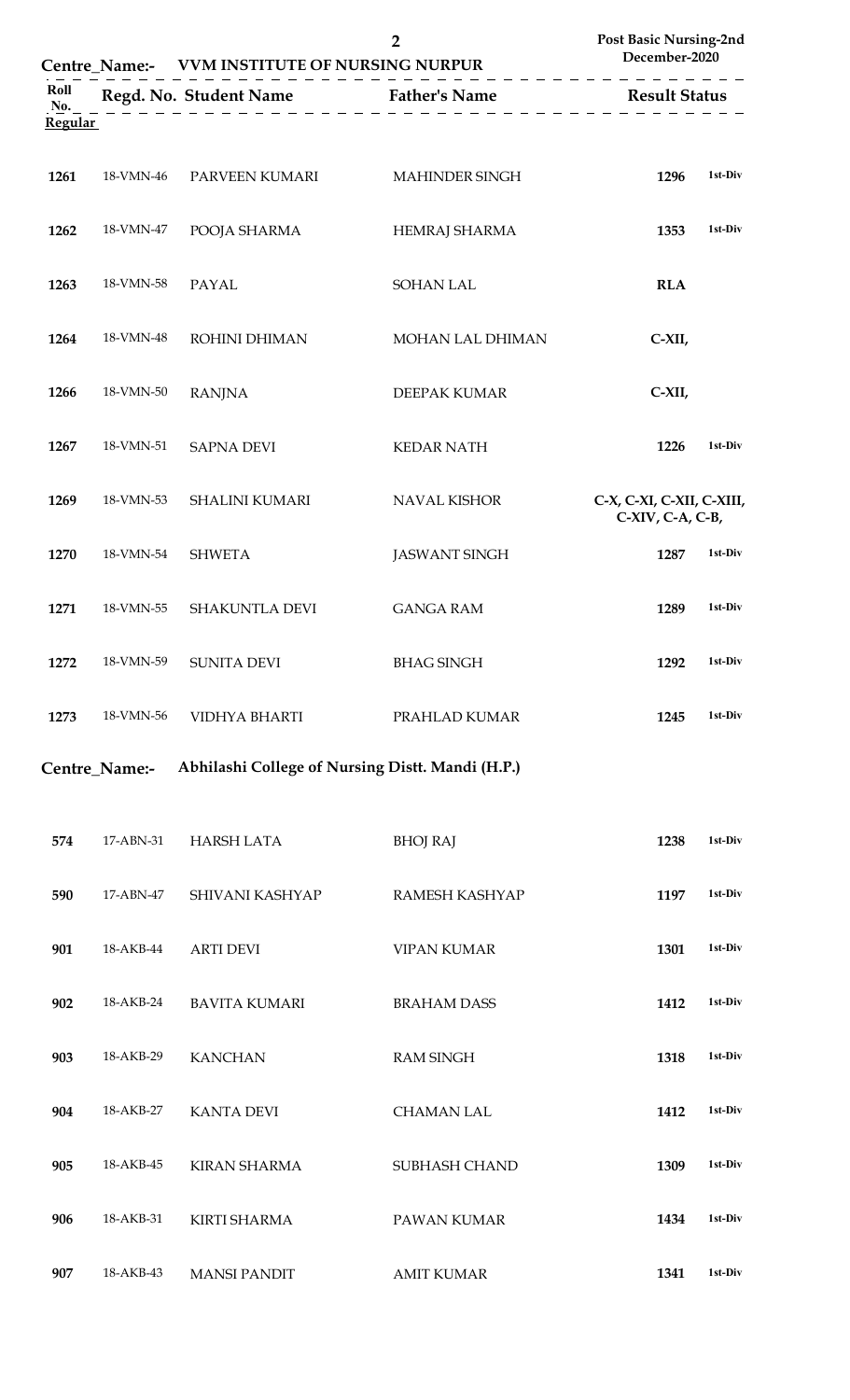|                               |               | Centre_Name:- Abhilashi College of Nursing Distt. Mandi (H.P.) | 3                                                                                                                   | <b>Post Basic Nursing-2nd</b><br>December-2020 |         |
|-------------------------------|---------------|----------------------------------------------------------------|---------------------------------------------------------------------------------------------------------------------|------------------------------------------------|---------|
| Roll<br>No.<br><b>Regular</b> |               |                                                                | Regd. No. Student Name<br>$\frac{1}{2}$ Father's Name<br>$\frac{1}{2}$ Result Status<br>$\frac{1}{2}$ Result Status |                                                |         |
| 908                           | 18-AKB-22     | MINAKSHI THAKUR                                                | <b>RAJ KUMAR</b>                                                                                                    | 1488                                           | 1st-Div |
| 909                           | 18-AKB-25     | NITIKA PARMAR                                                  | <b>DALIP PARMAR</b>                                                                                                 | 1475                                           | 1st-Div |
| 910                           | 18-AKB-42     | <b>NISHA</b>                                                   | <b>ANIL KUMAR</b>                                                                                                   | 1315                                           | 1st-Div |
| 911                           | 18-AKB-35     | PRAKRITI SOOD                                                  | <b>VINOD KUMAR</b>                                                                                                  | 1372                                           | 1st-Div |
| 912                           | 18-AKB-39     | PRITI KUMARI                                                   | <b>MANOHAR LAL</b>                                                                                                  | 1284                                           | 1st-Div |
| 913                           | 18-AKB-37     | PUSHPLATA                                                      | <b>SHANTA KUMAR</b>                                                                                                 | 1296                                           | 1st-Div |
| 914                           | 18-AKB-41     | <b>REETA DEVI</b>                                              | CHANDERMANI                                                                                                         | 1292                                           | 1st-Div |
| 915                           | 18-AKB-32     | <b>REETA KUMARI</b>                                            | <b>SANGAT RAM</b>                                                                                                   | 1288                                           | 1st-Div |
| 916                           | 18-AKB-30     | <b>SAPNA</b>                                                   | <b>GOVIND</b>                                                                                                       | 1344                                           | 1st-Div |
| 917                           | 18-AKB-26     | <b>SHAILJA THAKUR</b>                                          | <b>DALIP SINGH</b>                                                                                                  | 1419                                           | 1st-Div |
| 918                           | 18-AKB-23     | <b>SHILPA KUMARI</b>                                           | <b>RAMESH CHAND</b>                                                                                                 | 1266                                           | 1st-Div |
| 919                           | 18-AKB-38     | SHWETA CHANDEL                                                 | PARKASH CHAND                                                                                                       | 1242                                           | 1st-Div |
| 920                           | 18-AKB-33     | <b>SUJATA SONI</b>                                             | <b>DEEP SONI</b>                                                                                                    | 1305                                           | 1st-Div |
| 921                           | 18-AKB-46     | <b>SUMNA DEVI</b>                                              | <b>LEKH RAM</b>                                                                                                     | 1221                                           | 1st-Div |
| 922                           | 18-AKB-28     | <b>VANDANA</b>                                                 | <b>BALRAM</b>                                                                                                       | 1447                                           | 1st-Div |
| 923                           | 18-AKB-36     | <b>VANDANA</b>                                                 | MAHINDER SINGH                                                                                                      | 1319                                           | 1st-Div |
| 924                           | 18-AKB-40     | <b>TABIKA THAKUR</b>                                           | <b>VINOD KUMAR</b>                                                                                                  | 1303                                           | 1st-Div |
|                               | Centre_Name:- | Kamakshi Institute of Nursing Distt. Kangra (H.P.)             |                                                                                                                     |                                                |         |
| 1001                          | 18-KCN-42     | ALKA SHARMA                                                    | <b>ANIL KUMAR</b>                                                                                                   | 1417                                           | 1st-Div |
| 1002                          | 18-KCN-43     | DEEKSHA SHARMA                                                 | <b>JOGINDER KUMAR</b>                                                                                               | 1292                                           | 1st-Div |

18-KCN-44 DEEKSHA SHARMA VIJAY KUMAR **C-X, C-XIV,**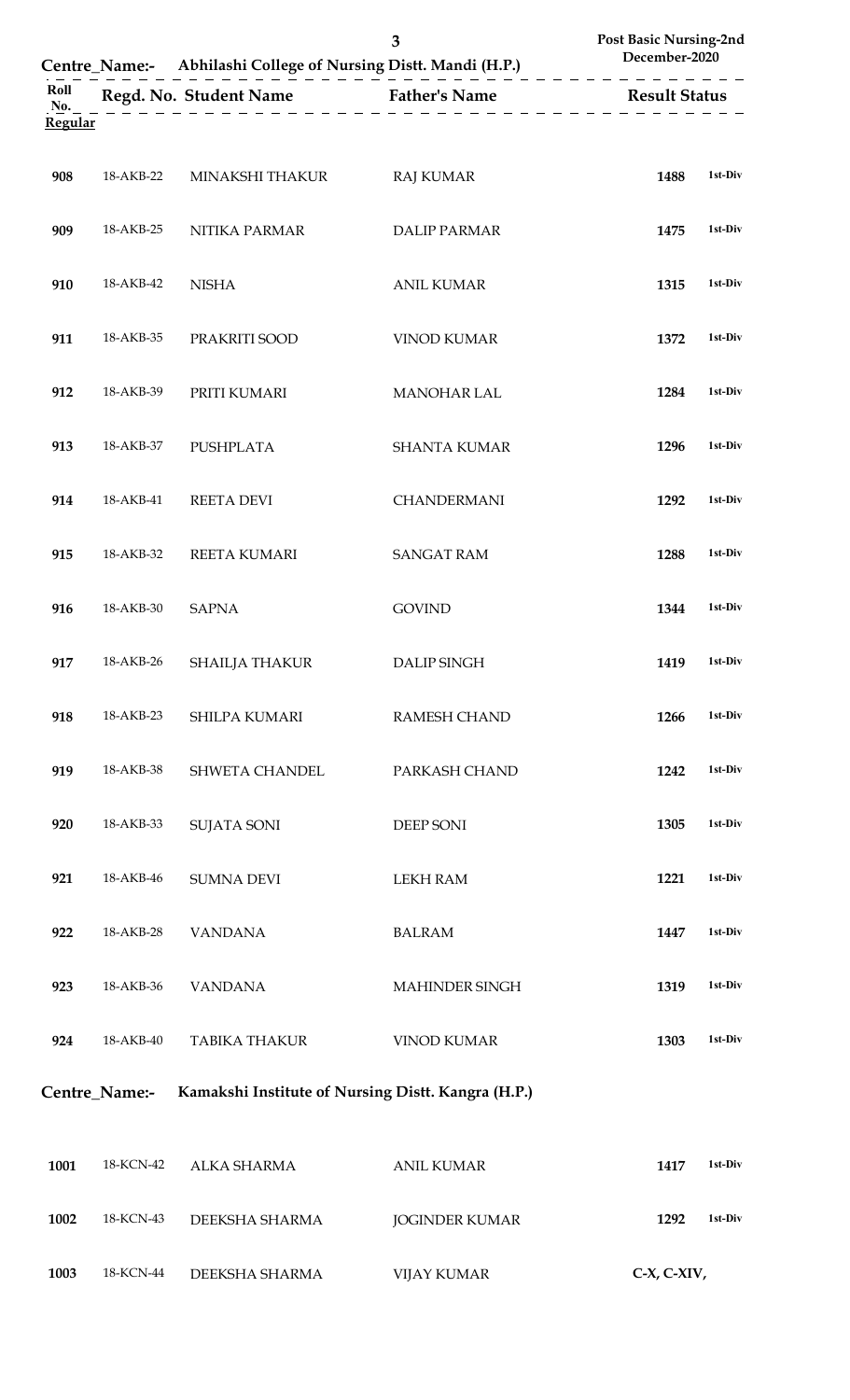|                               |           |                      | $\overline{\mathbf{4}}$<br>Centre_Name:- Kamakshi Institute of Nursing Distt. Kangra (H.P.) | <b>Post Basic Nursing-2nd</b><br>December-2020 |
|-------------------------------|-----------|----------------------|---------------------------------------------------------------------------------------------|------------------------------------------------|
| Roll<br>No.<br><b>Regular</b> |           |                      |                                                                                             | <b>Result Status</b>                           |
| 1004                          | 18-KCN-45 | <b>JYOTI GULERIA</b> | R.S. GULERIA                                                                                | 1st-Div<br>1314                                |
| 1005                          | 18-KCN-46 | <b>JYOTI KIRAN</b>   | <b>KHEM RAJ</b>                                                                             | 1st-Div<br>1436                                |
| 1006                          | 18-KCN-47 | <b>KOMAL</b>         | <b>GURDEV SINGH</b>                                                                         | 1st-Div<br>1368                                |
| 1007                          | 18-KCN-48 | <b>MAMTA DEVI</b>    | <b>MAN SINGH</b>                                                                            | 1st-Div<br>1334                                |
| 1008                          | 18-KCN-49 | <b>MEENA DEVI</b>    | <b>TILAK RAJ</b>                                                                            | 1st-Div<br>1348                                |
| 1009                          | 18-KCN-50 | MEENA KUMARI         | PARAS RAM                                                                                   | 1st-Div<br>1328                                |
| 1010                          | 18-KCN-51 | MONIKA SHARMA        | <b>SOM DUTT</b>                                                                             | 1st-Div<br>1460                                |
| 1011                          | 18-KCN-52 | NEHA THAKUR          | <b>KARTAR SINGH</b>                                                                         | 1st-Div<br>1405                                |
| 1012                          | 18-KCN-53 | NEHA THAKUR          | <b>ASHOK KUMAR</b>                                                                          | 1st-Div<br>1403                                |
| 1013                          | 18-KCN-54 | NISHA GULERIA        | KULDEEP SINGH                                                                               | 1st-Div<br>1416                                |
| 1014                          | 18-KCN-55 | POOJA DEVI           | <b>AMARJEET</b>                                                                             | 1st-Div<br>1255                                |
| 1015                          | 18-KCN-56 | POOJA KUMARI         | <b>RAVINDER KUMAR</b>                                                                       | 1st-Div<br>1423                                |
| 1016                          | 18-KCN-57 | PRAGATI RANA         | <b>JARNAIL SINGH RANA</b>                                                                   | $C-X$                                          |
| 1017                          | 18-KCN-58 | PUSHBINDER KAUR      | <b>THAKUR SINGH</b>                                                                         | 1215<br>1st-Div                                |
| 1018                          | 18-KCN-60 | <b>SAMRITI</b>       | <b>SUMAN KUMAR</b>                                                                          | 1st-Div<br>1387                                |
| 1019                          | 18-KCN-61 | <b>SHAILJA</b>       | <b>KASHMIR CHANDER</b>                                                                      | 1st-Div<br>1463                                |
| 1020                          | 18-KCN-62 | <b>SHAMINA</b>       | YUSUF DEEN                                                                                  | 1st-Div<br>1415                                |
| 1021                          | 18-KCN-63 | SHIVANI THAKUR       | <b>SATISH KUMAR</b>                                                                         | 1287<br>1st-Div                                |
| 1022                          | 18-KCN-64 | SOMITA KUMARI        | <b>RAJ KUMAR</b>                                                                            | 1st-Div<br>1316                                |
| 1023                          | 18-KCN-65 | SONALI PATHANIA      | <b>BHAGWAN SINGH</b>                                                                        | 1st-Div<br>1358                                |
| 1024                          | 18-KCN-66 | SONALI THAKUR        | <b>BALDEV SINGH</b>                                                                         | 1st-Div<br>1321                                |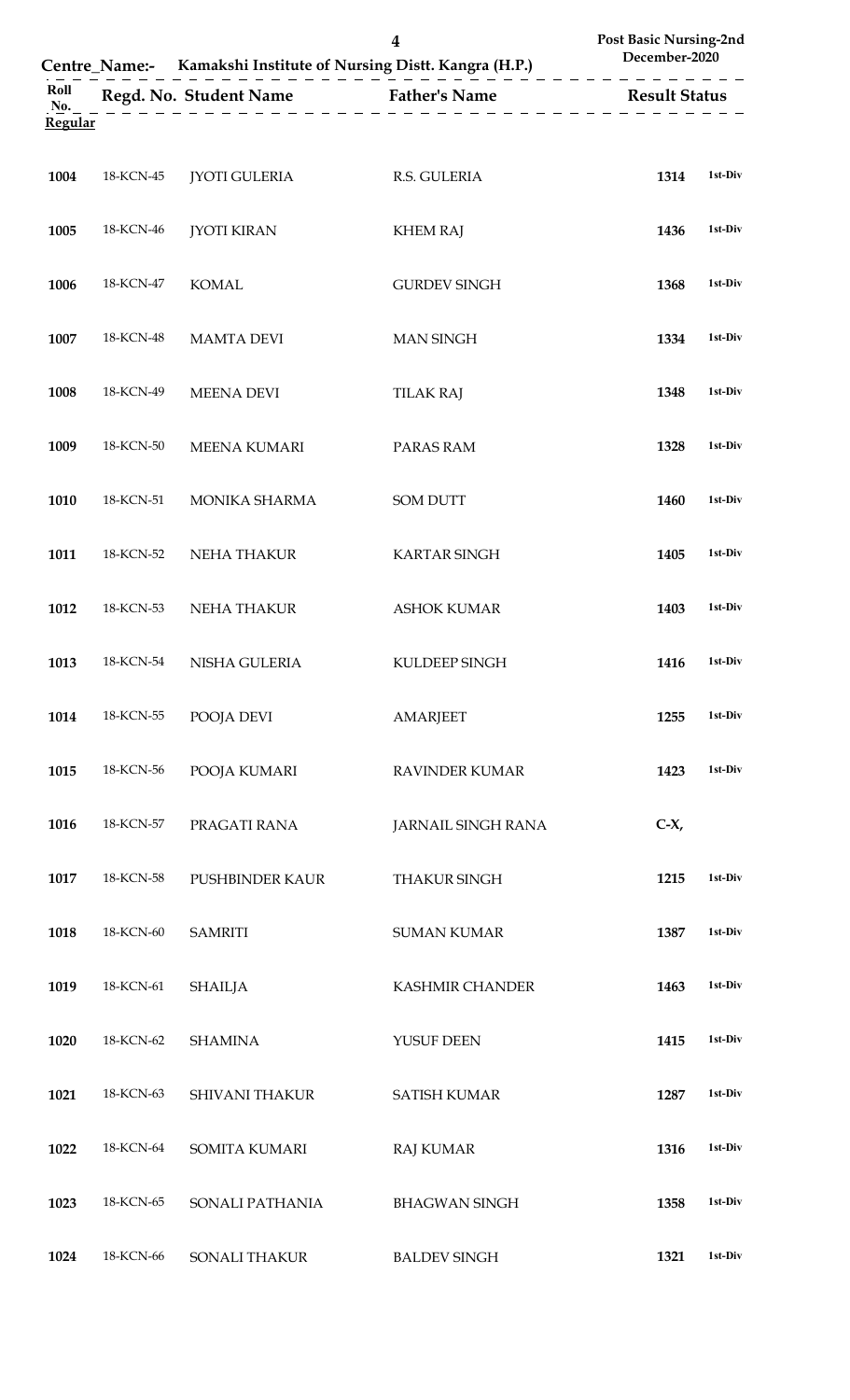|                                                               |                      | <b>Post Basic Nursing-2nd</b> |
|---------------------------------------------------------------|----------------------|-------------------------------|
| Murari Lal Memorial College of Nursing Solan<br>Centre Name:- |                      | December-2020                 |
| Roll<br>Regd. No. Student Name<br>No.                         | <b>Father's Name</b> | <b>Result Status</b>          |
| <b>Regular</b>                                                |                      |                               |

# **Centre\_Name:- Murari Lal Memorial College of Nursing Solan**

| 651 | 18-MN-73 | <b>ANKITA KUMARI</b> | PRITTAM SINGH                   | 1220 | 1st-Div |
|-----|----------|----------------------|---------------------------------|------|---------|
| 652 | 18-MN-58 | <b>ASHIMA</b>        | <b>SURJEET</b>                  | 1243 | 1st-Div |
| 653 | 18MN-55  | <b>ASHU</b>          | PAWAN KUMAR                     | 1333 | 1st-Div |
| 654 | 18-MN-75 | DIKSHA MAHAJAN       | <b>BHOOP SINGH</b>              | 1253 | 1st-Div |
| 655 | 18-MN-71 | <b>DIVYA</b>         | ANKUSH KUMAR                    | 1226 | 1st-Div |
| 656 | 18-MN-69 | DIWANSHU GUPTA       | <b>HEMENDER GUPTA</b>           | 1271 | 1st-Div |
| 657 | 18-MN-51 | KAUSHALYA            | KALYAN SINGH                    | 1304 | 1st-Div |
| 658 | 18-MN-68 | <b>KAJAL SAINI</b>   | <b>AMAR SINGH</b>               | 1340 | 1st-Div |
| 659 | 18-MN-52 | <b>KUSHLA</b>        | <b>DIWAN CHAND</b>              | 1256 | 1st-Div |
| 660 | 18-MN-63 | <b>MANU BALA</b>     | <b>KEWAL SINGH</b>              | 1269 | 1st-Div |
| 661 | 18-MN-54 | MONIKA VERMA         | KAMLESH KUMAR VERMA             | 1370 | 1st-Div |
| 662 | 18-MN-48 | MRIDULA BHARDWAJ     | SURESH CHAND<br><b>BHARDWAJ</b> | 1361 | 1st-Div |
| 663 | 18-MN-53 | <b>NEHA</b>          | <b>KANSHI RAM</b>               | 1449 | 1st-Div |
| 666 | 18-MN-49 | PREETI THAKUR        | LEKH RAJ THAKUR                 | 1359 | 1st-Div |
| 667 | 18-MN-50 | PUNAM THAKUR         | PADAM SINGH                     | 1345 | 1st-Div |
| 668 | 18-MN-65 | PUSHPA DEVI          | NARAYAN DUTT                    | 1394 | 1st-Div |
| 669 | 18-MN-67 | RADHIKA SHARMA       | <b>RAJENDER</b>                 | 1324 | 1st-Div |
| 670 | 18-MN-61 | <b>RANJNA KUMARI</b> | <b>CHHEWANG NEGI</b>            | 1291 | 1st-Div |
| 671 | 18-MN-46 | <b>REENU KUMARI</b>  | SUBHASH CHAND                   | 1325 | 1st-Div |
| 672 | 18-MN-59 | <b>REKHA DEVI</b>    | PRABHAT CHAND                   | 1277 | 1st-Div |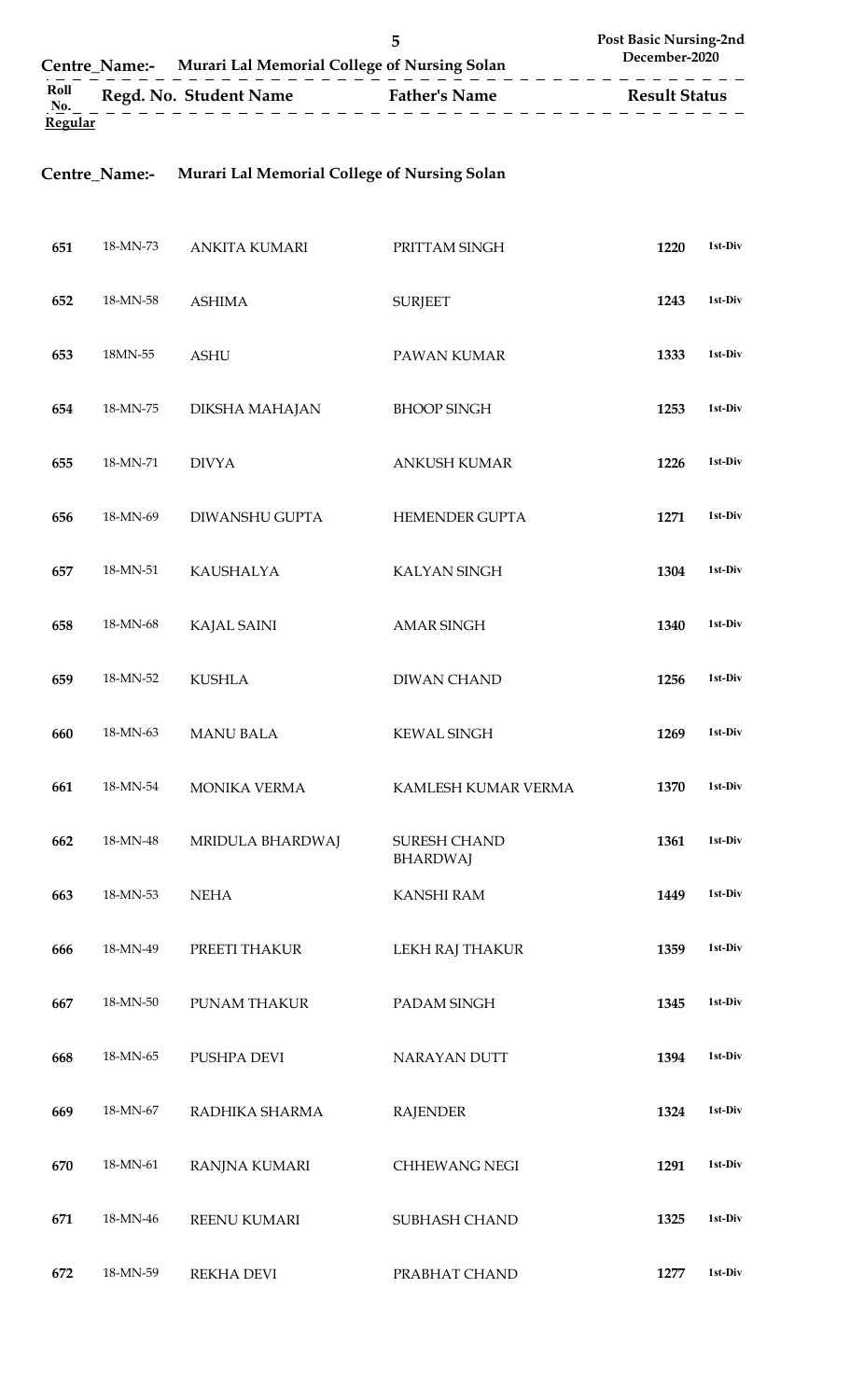|                |          | Centre_Name:- Murari Lal Memorial College of Nursing Solan | 6                        | Post Basic Nursing-2nd<br>December-2020 |         |
|----------------|----------|------------------------------------------------------------|--------------------------|-----------------------------------------|---------|
| Roll<br>No.    |          | Regd. No. Student Name Father's Name Result Status         |                          |                                         |         |
| <b>Regular</b> |          |                                                            |                          |                                         |         |
| 673            | 18-MN66  | <b>SHIVANI THAKUR</b>                                      | PRAVEEN KUMAR            | 1323                                    | 1st-Div |
| 674            | 18-MN-57 | SHRUTI SAUKTA                                              | <b>GOBIND RAM SAUKTA</b> | 1257                                    | 1st-Div |
| 675            | 18-MN-60 | SHRUTI SHARMA                                              | <b>SANJAY SHARMA</b>     | 1312                                    | 1st-Div |
| 676            | 18-MN-72 | <b>SIMMY SHARMA</b>                                        | <b>ASHWANI KUMAR</b>     | 1270                                    | 1st-Div |
| 677            | 18-MN-47 | <b>SNEHA</b>                                               | <b>SANJAY KUMAR</b>      | 1309                                    | 1st-Div |
| 678            | 18-MN-64 | <b>SUSHMITA SEN</b>                                        | <b>INDER SEN</b>         | 1277                                    | 1st-Div |
| 679            | 18-MN-56 | <b>TAMANNA</b>                                             | <b>RAJESH KUMAR</b>      | 1361                                    | 1st-Div |
| 680            | 18-MN-62 | YANGCHEN DOLMA                                             | NAWANG CHHERING          | 1295                                    | 1st-Div |
|                |          |                                                            |                          |                                         |         |

**Centre\_Name:- Sister Nivedita Govt. Nursing College, Shimla - 171 001**

| 1401 | 18-SNGN-59 | <b>ANU KUMARI</b>      | <b>RANJEET THAKUR</b> | 1380 | 1st-Div |
|------|------------|------------------------|-----------------------|------|---------|
| 1402 | 18-SNGN-60 | <b>ANURADHA</b>        | PRABHAT KUMAR         | 1374 | 1st-Div |
| 1403 | 18-SNGN-61 | <b>ANURADHA THAKUR</b> | <b>SURESH THAKUR</b>  | 1383 | 1st-Div |
| 1404 | 18-SNGN-62 | <b>ARTI DEVI</b>       | <b>JAI RAM</b>        | 1397 | 1st-Div |
| 1405 | 18-SNGN-63 | DEEKSHA KUMARI         | <b>BALWAN SINGH</b>   | 1345 | 1st-Div |
| 1406 | 18-SNGN-64 | <b>DURGA DEVI</b>      | <b>KARM CHAND</b>     | 1387 | 1st-Div |
| 1407 | 18-SNGN-65 | <b>HASEENA KUMARI</b>  | <b>FATEH SINGH</b>    | 1472 | 1st-Div |
| 1408 | 18-SNGN-66 | <b>JAYA VERMA</b>      | <b>LEKH RAM</b>       | 1458 | 1st-Div |
| 1409 | 18-SNGN-67 | KAMLESH KUMARI         | <b>SUKH RAM</b>       | 1341 | 1st-Div |
| 1410 | 18-SNGN-69 | <b>KIRAN BALA</b>      | <b>MAHESH KUMAR</b>   | 1405 | 1st-Div |
| 1411 | 18-SNGN-68 | <b>KRITIKA</b>         | <b>JAGDEEP SINGH</b>  | 1421 | 1st-Div |
| 1412 | 18-SNGN-71 | <b>MANISHA DEVI</b>    | NARENDER SINGH        | 1379 | 1st-Div |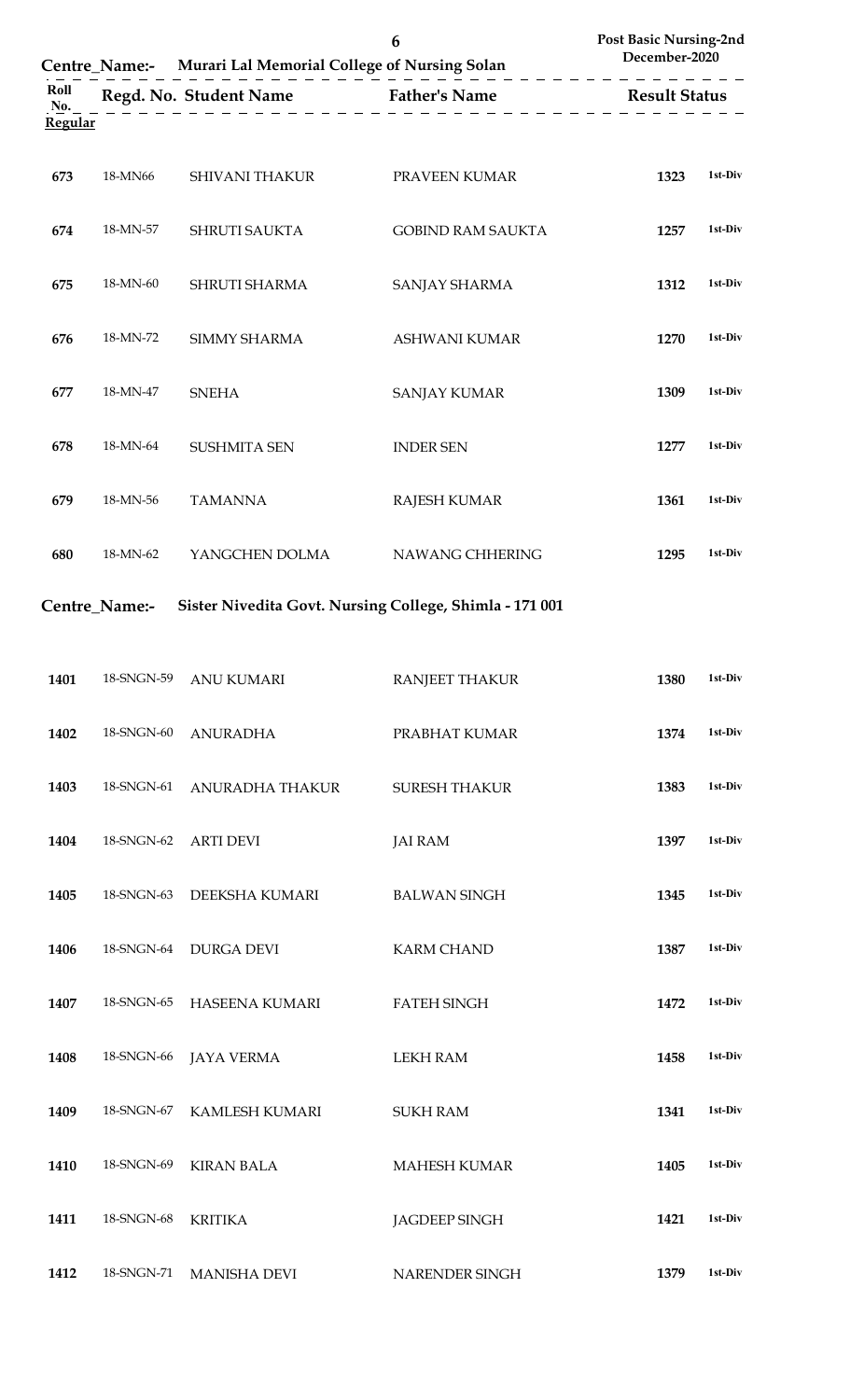|                |            |                        | 7<br>Centre_Name:- Sister Nivedita Govt. Nursing College, Shimla - 171 001                                          | Post Basic Nursing-2nd<br>December-2020 |
|----------------|------------|------------------------|---------------------------------------------------------------------------------------------------------------------|-----------------------------------------|
| Roll<br>No.    |            |                        | Regd. No. Student Name<br>$\frac{1}{2}$ Father's Name<br>$\frac{1}{2}$ Result Status<br>$\frac{1}{2}$ Result Status |                                         |
| <b>Regular</b> |            |                        |                                                                                                                     |                                         |
| 1413           | 18-SNGN-70 | <b>MAMTA KUMARI</b>    | SUBHASH KUMAR                                                                                                       | 1st-Div<br>1375                         |
| 1414           | 18-SNGN-72 | MINAKSHI BHATIA        | <b>RAMESH KUMAR</b>                                                                                                 | 1st-Div<br>1415                         |
| 1415           | 18-SNGN-74 | NEELIMA KUMARI         | PAWAN KUMAR                                                                                                         | 1st-Div<br>1376                         |
| 1416           | 18-SNGN-85 | NEETIKA KUMARI         | <b>SUKH DEV</b>                                                                                                     | 1st-Div<br>1480                         |
| 1417           | 18-SNGN-73 | NEHA KUMARI            | <b>UMESH KUMAR</b>                                                                                                  | 1st-Div<br>1428                         |
| 1418           | 18-SNGN-84 | PALVI THAKUR           | <b>MANOHAR SINGH</b>                                                                                                | 1440<br>1st-Div                         |
| 1419           |            | 18-SNGN-81 PAYAL MEHRA | <b>JOGINDER SINGH</b>                                                                                               | 1st-Div<br>1364                         |
| 1420           | 18-SNGN-82 | PRIYANKA KAUSHAL       | <b>DUNI CHAND</b>                                                                                                   | 1st-Div<br>1401                         |
| 1421           | 18-SNGN-76 | <b>RACHANA DEVI</b>    | KULDEEP CHAND                                                                                                       | 1st-Div<br>1331                         |
| 1422           | 18-SNGN-75 | <b>RAKSHA THAKUR</b>   | <b>RATTAN SINGH</b>                                                                                                 | 1st-Div<br>1441                         |
| 1423           | 18-SNGN-77 | <b>RAMAN KUMARI</b>    | <b>SHANTI KUMAR</b>                                                                                                 | 1st-Div<br>1367                         |
| 1424           | 18-SNGN-80 | <b>SALOCHNA DEVI</b>   | <b>BANSI RAM</b>                                                                                                    | 1st-Div<br>1310                         |
| 1425           | 18-SNGN-83 | <b>RUMA DEVI</b>       | <b>SHER SINGH</b>                                                                                                   | 1st-Div<br>1366                         |
| 1426           | 18-SNGN-79 | <b>SARIKA DEVI</b>     | DALEEP KUMAR                                                                                                        | 1396<br>1st-Div                         |
| 1427           | 18-SNGN-78 | <b>SUJATA</b>          | <b>AMAR SINGH</b>                                                                                                   | 1st-Div<br>1392                         |
| 1428           | 18-SNGN-86 | <b>SUNITA KUMARI</b>   | <b>CHET RAM</b>                                                                                                     | 1st-Div<br>1412                         |
| 1429           | 18-SNGN-87 | <b>TINA KUMARI</b>     | LABH SINGH                                                                                                          | 1st-Div<br>1434                         |
| 1430           | 18-SNGN-88 | YATISHA MINHAS         | PRADHAN SINGH                                                                                                       | 1st-Div<br>1442                         |

**Centre\_Name:- Netaji Subhash College of Nursing Palampur**

| 626 | 17-NSN-66 | SUJATA        | KASHMIRI LAL  | $C- XIV$ |         |
|-----|-----------|---------------|---------------|----------|---------|
| 801 | 18-NSN-91 | <b>SONIKA</b> | RAJENDER SONI | 1359     | 1st-Div |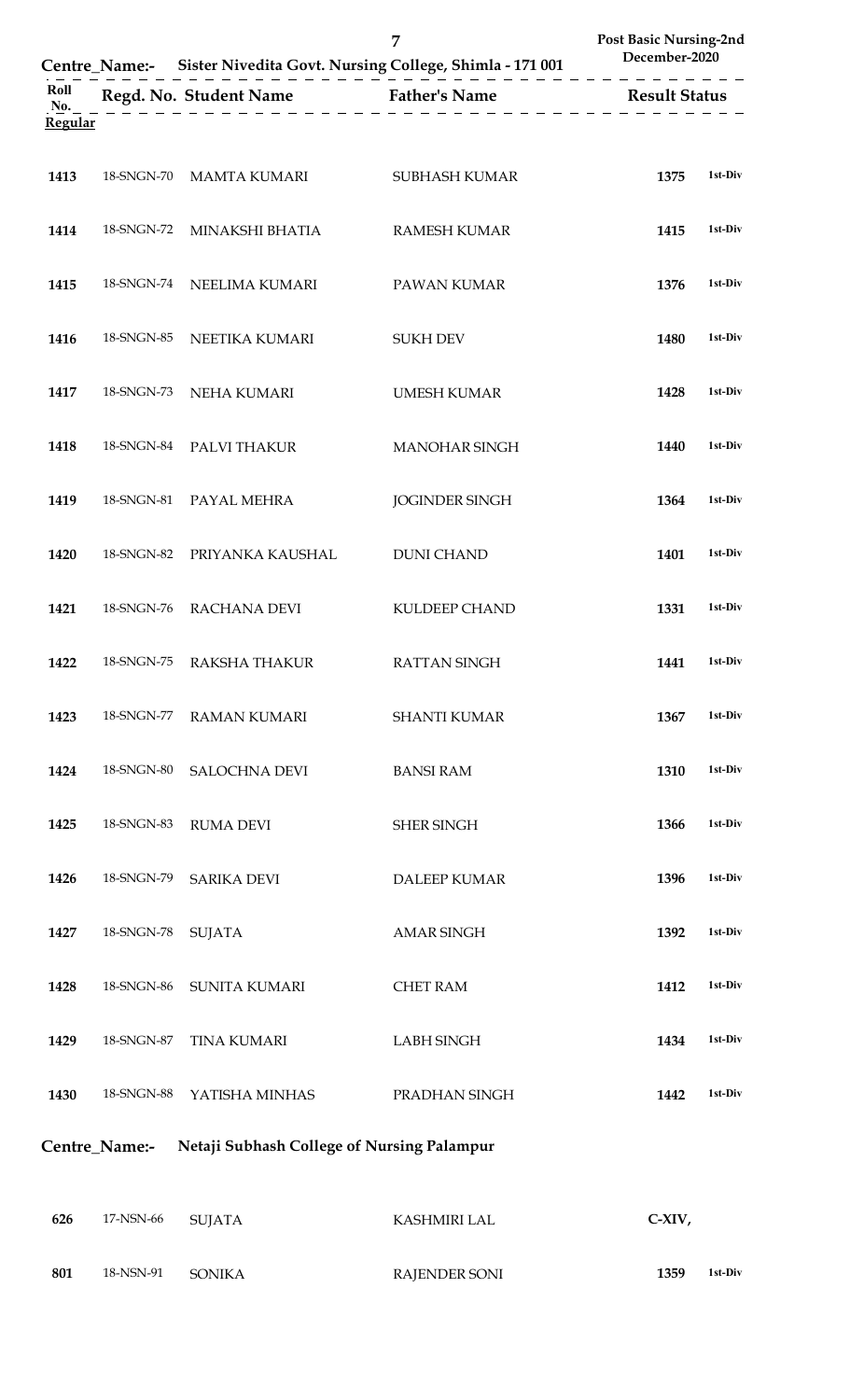|  | <b>Post Basic Nursing-2nd</b> |
|--|-------------------------------|
|--|-------------------------------|

|                |           | Centre Name:- Netaji Subhash College of Nursing Palampur |                        | December-2020 |         |
|----------------|-----------|----------------------------------------------------------|------------------------|---------------|---------|
| Roll<br>No.    |           | Regd. No. Student Name Father's Name Result Status       |                        |               |         |
| <b>Regular</b> |           |                                                          |                        |               |         |
| 802            | 18-NSN-89 | <b>SHALINI</b>                                           | <b>CHAMAN LAL</b>      | 1343          | 1st-Div |
| 803            | 18-NSN-65 | ANISHA KUMARI                                            | MILAP CHAND            | 1340          | 1st-Div |
| 804            | 18-NSN-78 | PALLAVI DHIMAN                                           | ASHWANI KUMAR          | 1375          | 1st-Div |
| 805            | 18-NSN-88 | SHAIRLY SHARMA                                           | <b>SANTOSH KUMAR</b>   | 1396          | 1st-Div |
| 806            | 18-NSN-83 | <b>RACHNA</b>                                            | MOHINDER SINGH         | 1400          | 1st-Div |
| 807            | 18-NSN-86 | SAKSHI KATOCH                                            | SUDHIR KATOCH          | 1320          | 1st-Div |
| 808            | 18-NSN-82 | <b>PRIYANKA</b>                                          | <b>VIJAY SINGH</b>     | C-XIII,       |         |
| 809            | 18-NSN-67 | <b>ANJNA KUMARI</b>                                      | <b>KISHORI LAL</b>     | 1418          | 1st-Div |
| 810            | 18-NSN-69 | <b>DEEPSHIKHA</b>                                        | <b>SANJEEV KUMAR</b>   | 1433          | 1st-Div |
| 811            | 18-NSN-72 | KUMARI DIKSHA SHARMA                                     | RAKESH SHARMA          | 1393          | 1st-Div |
| 813            | 18-NSN-79 | PALLVI RAWAT                                             | <b>HEM RAJ</b>         | 1374          | 1st-Div |
| 814            | 18-NSN-63 | ANAMIKA SHARMA                                           | <b>VIRENDER PAUL</b>   | 1239          | 1st-Div |
| 816            | 18-NSN-76 | NIDHIKA SHARMA                                           | <b>KULDEEP KUMAR</b>   | C-XIII,       |         |
| 817            | 18-NSN-81 | PRATIBHA SHARMA                                          | <b>ANIL KUMAR</b>      | 1363          | 1st-Div |
| 818            | 18-NSN-71 | <b>JYOTI SHARMA</b>                                      | <b>HEM RAJ SHARMA</b>  | 1369          | 1st-Div |
| 819            | 18-NSN-75 | <b>NEETA DEVI</b>                                        | SURJEET SINGH          | 1307          | 1st-Div |
| 820            | 18-NSN-66 | <b>ANJALI MINHAS</b>                                     | YASH PAL SINGH         | 1338          | 1st-Div |
| 821            | 18-NSN-84 | <b>REKHA DEVI</b>                                        | <b>RANJIT SINGH</b>    | 1393          | 1st-Div |
| 822            | 18-NSN-80 | PARUL KUMARI                                             | NARESH KUMAR           | 1405          | 1st-Div |
| 823            | 18-NSN-74 | <b>NAVNAYNA</b>                                          | <b>VINOD KUMAR</b>     | 1486          | 1st-Div |
| 824            | 18-NSN-62 | <b>ABHINASH</b>                                          | <b>AJIT KUMAR MOTE</b> | 1398          | 1st-Div |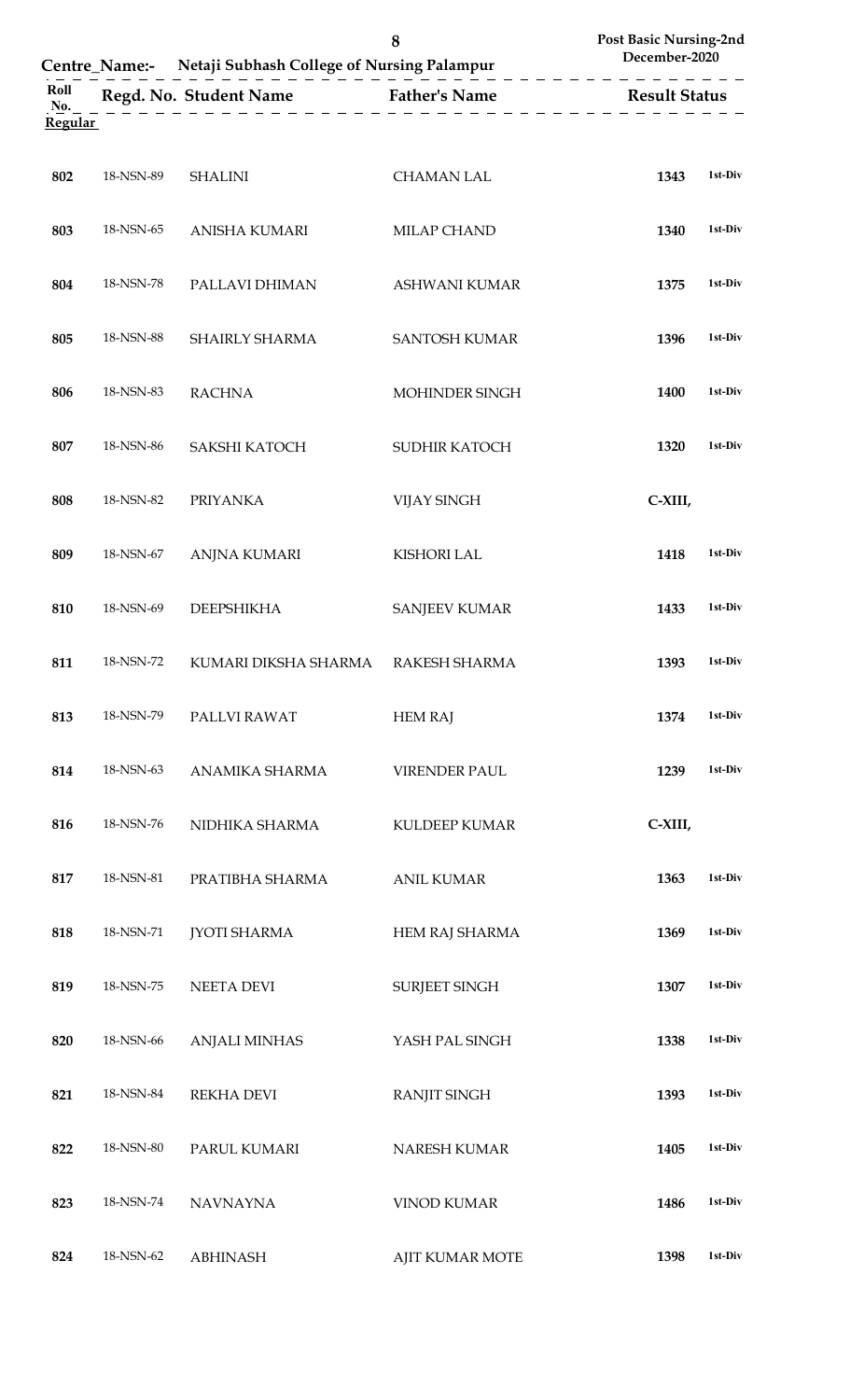| <b>Centre Name:-</b> |           | 9<br>Netaji Subhash College of Nursing Palampur |                    | Post Basic Nursing-2nd<br>December-2020 |  |
|----------------------|-----------|-------------------------------------------------|--------------------|-----------------------------------------|--|
| Roll<br>No.          |           | Regd. No. Student Name Father's Name            |                    | <b>Result Status</b>                    |  |
| <b>Regular</b>       |           |                                                 |                    |                                         |  |
| 825                  | 18-NSN-68 | <b>DEEPIKA</b>                                  | <b>SITA RAM</b>    | 1st-Div<br>1417                         |  |
| 826                  | 18-NSN-77 | NISHA KUMARI                                    | <b>MILKHI RAM</b>  | 1st-Div<br>1360                         |  |
| 827                  | 18-NSN-73 | <b>MOHINI BHATT</b>                             | <b>ASHOK KUMAR</b> | 1st-Div<br>1353                         |  |
| 828                  | 18-NSN-90 | <b>SHILPA THAKUR</b>                            | PREM SINGH         | 1st-Div<br>1324                         |  |
| 829                  | 18-NSN-87 | <b>SAPNA DEVI</b>                               | <b>PYAR SINGH</b>  | 1st-Div<br>1395                         |  |
| 830                  | 18-NSN-70 | <b>DIKSHA</b>                                   | <b>TEK CHAND</b>   | 1st-Div<br>1442                         |  |

**Centre\_Name:- Guru Dronacharya College of Nursing, Yol Cantt. Dharamshala** 

| 1201 | 18-GDCN-42 | <b>ADITI</b>        | <b>ARVIND KUMAR</b>    | C-XII, C-XIII,  |  |
|------|------------|---------------------|------------------------|-----------------|--|
| 1202 | 18-GDCN-44 | AKANKASHA MANGLESH  | <b>KEWAL MANGLESH</b>  | C-XIII,         |  |
| 1203 | 18-GDCN-40 | ANKITA SHARMA       | <b>MADAN LAL</b>       | C-XII, C-XIII,  |  |
| 1204 | 18-GDCN-41 | ARCHANA KUMARI      | <b>MANOHAR LAL</b>     | 1st-Div<br>1346 |  |
| 1205 | 18-GDCN-43 | <b>ANUPAMA</b>      | <b>VED PARKASH</b>     | C-XII, C-XIII,  |  |
| 1206 | 18-GDCN-45 | ANUPAMA KUMARI      | PIAR CHAND             | C-XII, C-XIII,  |  |
| 1207 | 18-GDCN-46 | <b>BHAWNA RANA</b>  | <b>MEGH RAJ</b>        | 1st-Div<br>1400 |  |
| 1208 | 18-GDCN-47 | DEEKSHA GULERIA     | DURYODHAN SINGH        | 1st-Div<br>1378 |  |
| 1209 | 18-GDCN-48 | <b>KUMARI SEEMA</b> | MULTAN SINGH           | 1st-Div<br>1430 |  |
| 1210 | 18-GDCN-49 | <b>MEENAKSHI</b>    | <b>BICHITTER SINGH</b> | 1st-Div<br>1387 |  |
| 1211 | 18-GDCN-52 | <b>PALLVI</b>       | <b>BARIAM RANA</b>     | C-XIII,         |  |
| 1212 | 18-GDCN-51 | PALVI               | <b>ASHOK KUMAR</b>     | C-XII, C-XIII,  |  |
| 1213 |            | 18-GDCN-50 PARIKSHA | <b>BANSI LAL</b>       | C-XII, C-XIII,  |  |
| 1214 | 18-GDCN-54 | <b>RAJNI KUMAR</b>  | <b>MADAN LAL</b>       | 1st-Div<br>1314 |  |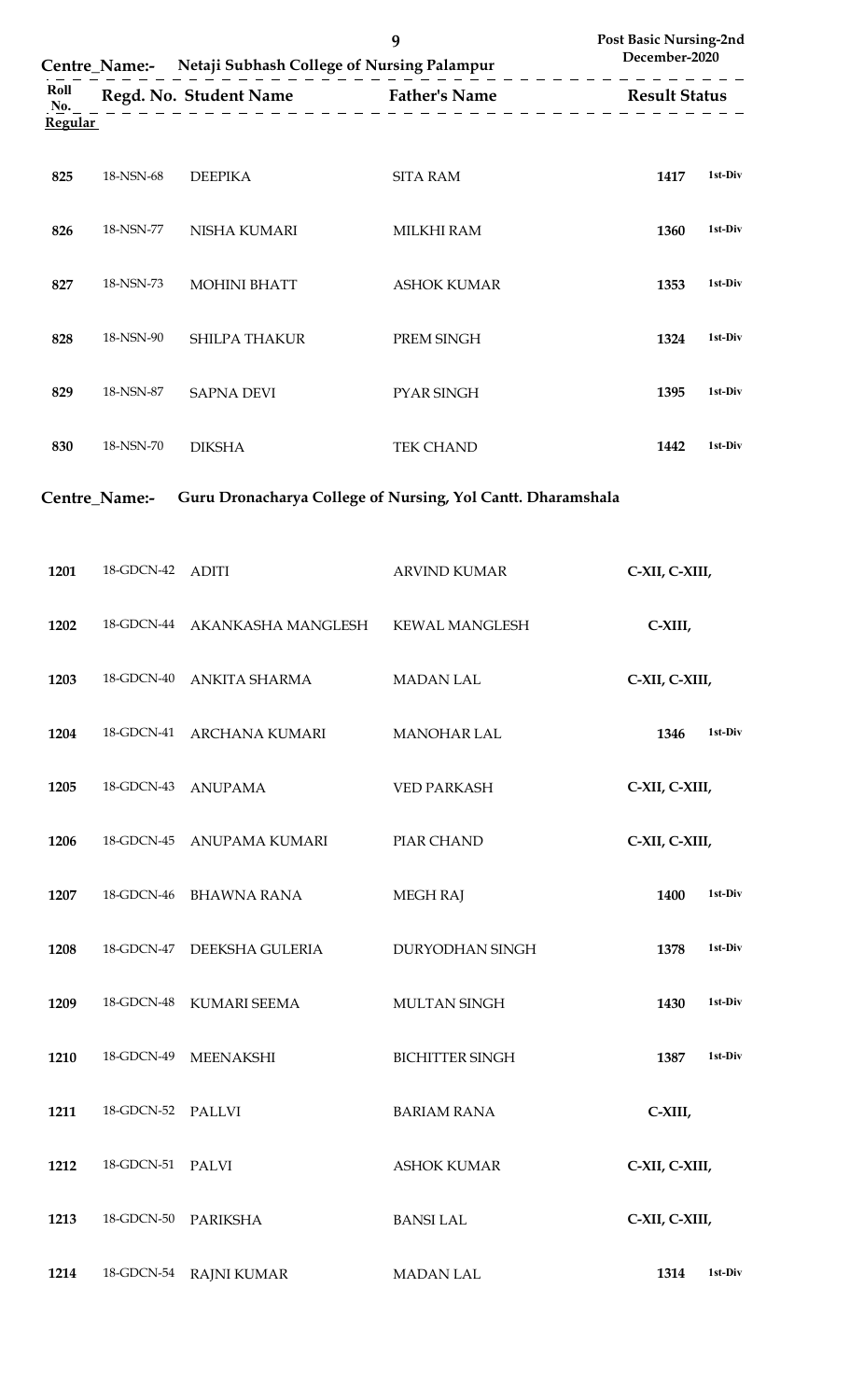|                |               |                                             | 10<br>Centre_Name:- Guru Dronacharya College of Nursing, Yol Cantt. Dharamshala December-2020 | <b>Post Basic Nursing-2nd</b> |
|----------------|---------------|---------------------------------------------|-----------------------------------------------------------------------------------------------|-------------------------------|
| Roll<br>No.    |               |                                             |                                                                                               | <b>Result Status</b>          |
| <b>Regular</b> |               |                                             |                                                                                               |                               |
| 1215           | 18-GDCN-53    | <b>RENU BALA</b>                            | <b>AMAR CHAND</b>                                                                             | 1st-Div<br>1390               |
| 1216           | 18-GDCN-55    | <b>RUSHALI</b>                              | <b>SANJAY KUMAR</b>                                                                           | 1st-Div<br>1364               |
| 1217           | 18-GDCN-59    | <b>SARITA DEVI</b>                          | <b>SATISH CHAND</b>                                                                           | C-XII, C-XIII,                |
| 1218           | 18-GDCN-61    | SHARESHTHA DEVI                             | <b>MOHAN SINGH</b>                                                                            | C-XII, C-XIII,                |
| 1219           | 18-GDCN-60    | SHEETAL KUMARI                              | SUBHASH CHAND                                                                                 | 1st-Div<br>1362               |
| 1220           | 18-GDCN-59    | <b>SHILPA DEVI</b>                          | <b>BISHAMBER SINGH</b>                                                                        | C-XII, C-XIII,                |
| 1221           | 18-GDCN-57    | <b>SIMMI RAINA</b>                          | <b>BANSI LAL</b>                                                                              | 1st-Div<br>1306               |
| 1222           | 18-GDCN-58    | <b>SIMRAN KUMARI</b>                        | <b>SANJEEV KUMAR</b>                                                                          | $C-XII,$                      |
|                | Centre Name:- | Satyam College Shahpur Distt. Kangra (H.P.) |                                                                                               |                               |

| 1301 | 18-SCN-43 | ARTI CHODHARY        | <b>BACHITAR SINGH</b> | 1390 | 1st-Div |
|------|-----------|----------------------|-----------------------|------|---------|
| 1302 | 18-SCN-44 | <b>AKANKSHA</b>      | <b>VIJAY KUMAR</b>    | 1333 | 1st-Div |
| 1303 | 18-SCN-45 | <b>ANANDITA</b>      | OM PRAKASH            | 1291 | 1st-Div |
| 1304 | 18-SCN-46 | <b>ANKITA KUMARI</b> | <b>TULSI RAM</b>      | 1259 | 1st-Div |
| 1305 | 18-SCN-47 | <b>ARCHNA KUMARI</b> | <b>RAJINDER KUMAR</b> | 1245 | 1st-Div |
| 1306 | 18-SCN-48 | <b>MADHU BALA</b>    | PREM CHAND            | 1280 | 1st-Div |
| 1307 | 18-SCN-49 | <b>MINAKSHI</b>      | KULDEEP CHAND         | 1325 | 1st-Div |
| 1308 | 18-SCN-50 | MONIKA CHOUDHARY     | PREM CHAND            | 1328 | 1st-Div |
| 1310 | 18-SCN-52 | PALLVI NEGI          | <b>SONAM DORJE</b>    | 1408 | 1st-Div |
| 1311 | 18-SCN-53 | SHASHI LATA KUMARI   | TEK CHAND             | 1488 | 1st-Div |
| 1312 | 18-SCN-54 | <b>SHIVANI</b>       | <b>VED PRAKASH</b>    | 1437 | 1st-Div |
| 1313 | 18-SCN-55 | SHWETA PRASHAR       | RAMESH CHAND          | 1363 | 1st-Div |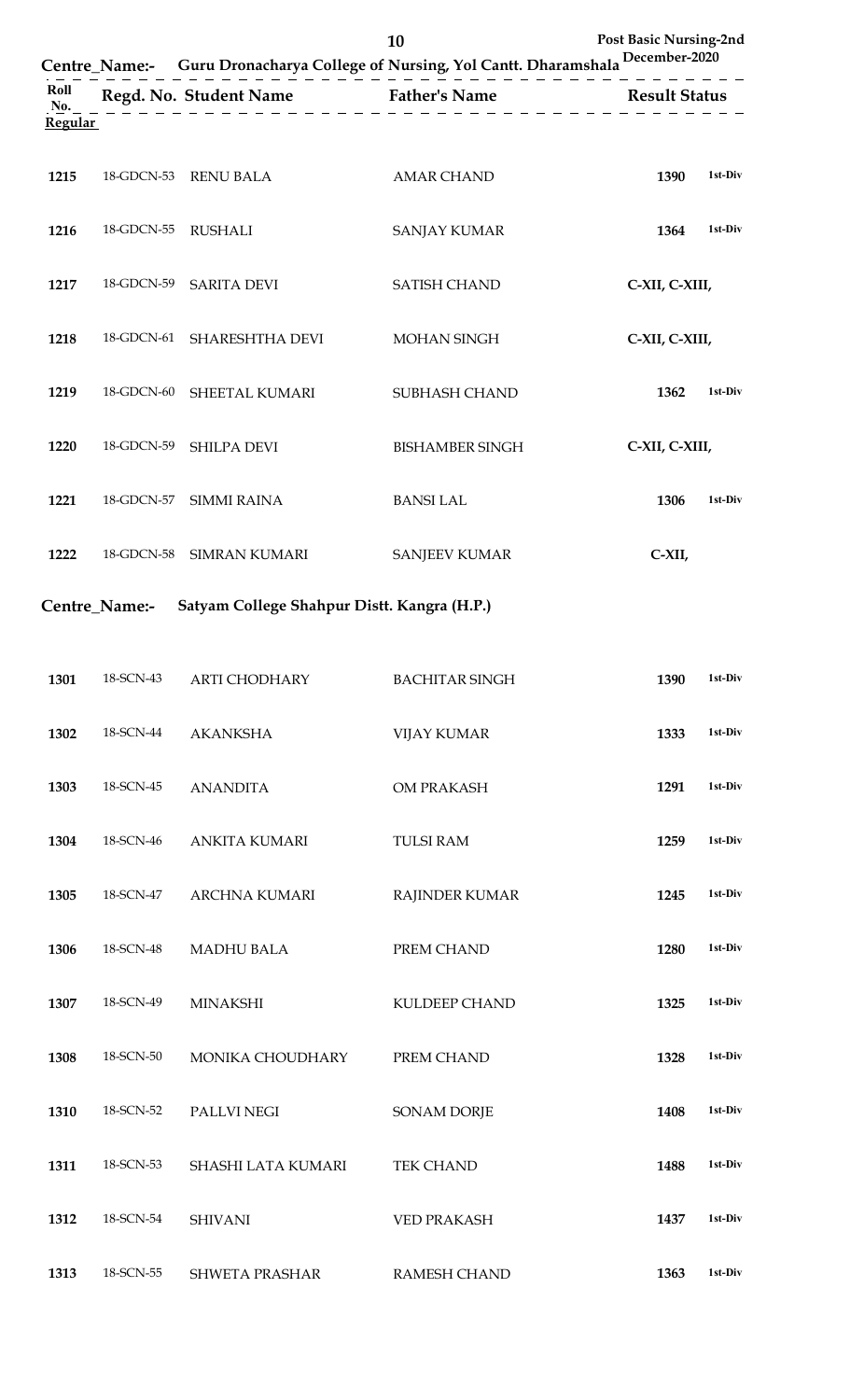|                |               |                         | 11<br>Centre_Name:- Satyam College Shahpur Distt. Kangra (H.P.)                                                     | Post Basic Nursing-2nd<br>December-2020                                                                                                                                                                                                                                                                                                                                                                                                                                                |
|----------------|---------------|-------------------------|---------------------------------------------------------------------------------------------------------------------|----------------------------------------------------------------------------------------------------------------------------------------------------------------------------------------------------------------------------------------------------------------------------------------------------------------------------------------------------------------------------------------------------------------------------------------------------------------------------------------|
| Roll<br>No.    |               |                         | Regd. No. Student Name<br>$\frac{1}{2}$ Father's Name<br>$\frac{1}{2}$ Result Status<br>$\frac{1}{2}$ Result Status | $\begin{array}{cccccccccccccc} \multicolumn{2}{c}{} & \multicolumn{2}{c}{} & \multicolumn{2}{c}{} & \multicolumn{2}{c}{} & \multicolumn{2}{c}{} & \multicolumn{2}{c}{} & \multicolumn{2}{c}{} & \multicolumn{2}{c}{} & \multicolumn{2}{c}{} & \multicolumn{2}{c}{} & \multicolumn{2}{c}{} & \multicolumn{2}{c}{} & \multicolumn{2}{c}{} & \multicolumn{2}{c}{} & \multicolumn{2}{c}{} & \multicolumn{2}{c}{} & \multicolumn{2}{c}{} & \multicolumn{2}{c}{} & \multicolumn{2}{c}{} & \$ |
| <b>Regular</b> |               |                         |                                                                                                                     |                                                                                                                                                                                                                                                                                                                                                                                                                                                                                        |
| 1315           | 18-SCN-57     | SUNANDINI SHARMA        | <b>BIPAN SHARMA</b>                                                                                                 | 1st-Div<br>1414                                                                                                                                                                                                                                                                                                                                                                                                                                                                        |
|                | Centre Name:- |                         | Chamunda Institute of Medical Sciences & Nursing College Kullu                                                      |                                                                                                                                                                                                                                                                                                                                                                                                                                                                                        |
| 751            | 18-CNK-41     | ANJALI BHALWAL          | <b>SUSHIL KUMAR</b>                                                                                                 | 1st-Div<br>1419                                                                                                                                                                                                                                                                                                                                                                                                                                                                        |
| 752            | 18-CNK-42     | <b>ANKITA</b>           | MOHINDER KUMAR                                                                                                      | 1st-Div<br>1294                                                                                                                                                                                                                                                                                                                                                                                                                                                                        |
| 753            | 18-CNK-43     | <b>ANKITA KUMARI</b>    | KULDEEP SINGH                                                                                                       | $C-X$                                                                                                                                                                                                                                                                                                                                                                                                                                                                                  |
| 754            | 18-CNK-44     | <b>ARCHNA DEVI</b>      | KULDEEP SINGH                                                                                                       | 1st-Div<br>1489                                                                                                                                                                                                                                                                                                                                                                                                                                                                        |
| 755            | 18-CNK-45     | <b>BANDNA</b>           | <b>RAJ KUMAR</b>                                                                                                    | 1st-Div<br>1400                                                                                                                                                                                                                                                                                                                                                                                                                                                                        |
| 756            | 18-CNK-46     | <b>CHANDRESH KUMARI</b> | NARENDER KUMAR                                                                                                      | 1st-Div<br>1563                                                                                                                                                                                                                                                                                                                                                                                                                                                                        |
| 757            | 18-CNK-47     | <b>DEEPU</b>            | <b>BINHU</b>                                                                                                        | 1st-Div<br>1569                                                                                                                                                                                                                                                                                                                                                                                                                                                                        |
| 758            | 18-CNK-48     | <b>HEENA</b>            | <b>JITENDER</b>                                                                                                     | 1st-Div<br>1286                                                                                                                                                                                                                                                                                                                                                                                                                                                                        |
| 759            | 18-CNK-49     | <b>HIMANI THAKUR</b>    | <b>KASHINATH</b>                                                                                                    | 1st-Div<br>1505                                                                                                                                                                                                                                                                                                                                                                                                                                                                        |
| 760            | 18-CNK-50     | <b>INDU SHARMA</b>      | SHIV RAM SHARMA                                                                                                     | 1st-Div<br>1411                                                                                                                                                                                                                                                                                                                                                                                                                                                                        |
| 761            | 18-CNK-51     | KAMLESH KUMARI          | <b>VIDYA SAGAR</b>                                                                                                  | 1319<br>1st-Div                                                                                                                                                                                                                                                                                                                                                                                                                                                                        |
| 762            | 18-CNK-53     | <b>KIRAN</b>            | <b>SHIV LAL</b>                                                                                                     | 1st-Div<br>1332                                                                                                                                                                                                                                                                                                                                                                                                                                                                        |
| 763            | 18-CNK-52     | <b>KIRNA DEVI</b>       | <b>GOPAL SINGH</b>                                                                                                  | 1st-Div<br>1595                                                                                                                                                                                                                                                                                                                                                                                                                                                                        |
| 764            | 18-CNK-54     | <b>MAMTA DEVI</b>       | <b>RANJEET SINGH</b>                                                                                                | 1st-Div<br>1314                                                                                                                                                                                                                                                                                                                                                                                                                                                                        |
| 765            | 18-CNK-55     | <b>MAMTA THAKUR</b>     | NARAYAN SINGH THAKUR                                                                                                | 1st-Div<br>1370                                                                                                                                                                                                                                                                                                                                                                                                                                                                        |
| 766            | 18-CNK-56     | <b>MANISHA KUMARI</b>   | <b>KAMAL KUMAR</b>                                                                                                  | 1st-Div<br>1237                                                                                                                                                                                                                                                                                                                                                                                                                                                                        |
| 768            | 18-CNK-58     | <b>NEHA</b>             | <b>DURGA DAS</b>                                                                                                    | 1st-Div<br>1361                                                                                                                                                                                                                                                                                                                                                                                                                                                                        |
| 769            | 18-CNK-59     | NEHA SHARMA             | RAJEEV SHARMA                                                                                                       | 1st-Div<br>1356                                                                                                                                                                                                                                                                                                                                                                                                                                                                        |
| 770            | 18-CNK-62     | NIRMALA DEVI            | DINU RAM                                                                                                            | 1st-Div<br>1466                                                                                                                                                                                                                                                                                                                                                                                                                                                                        |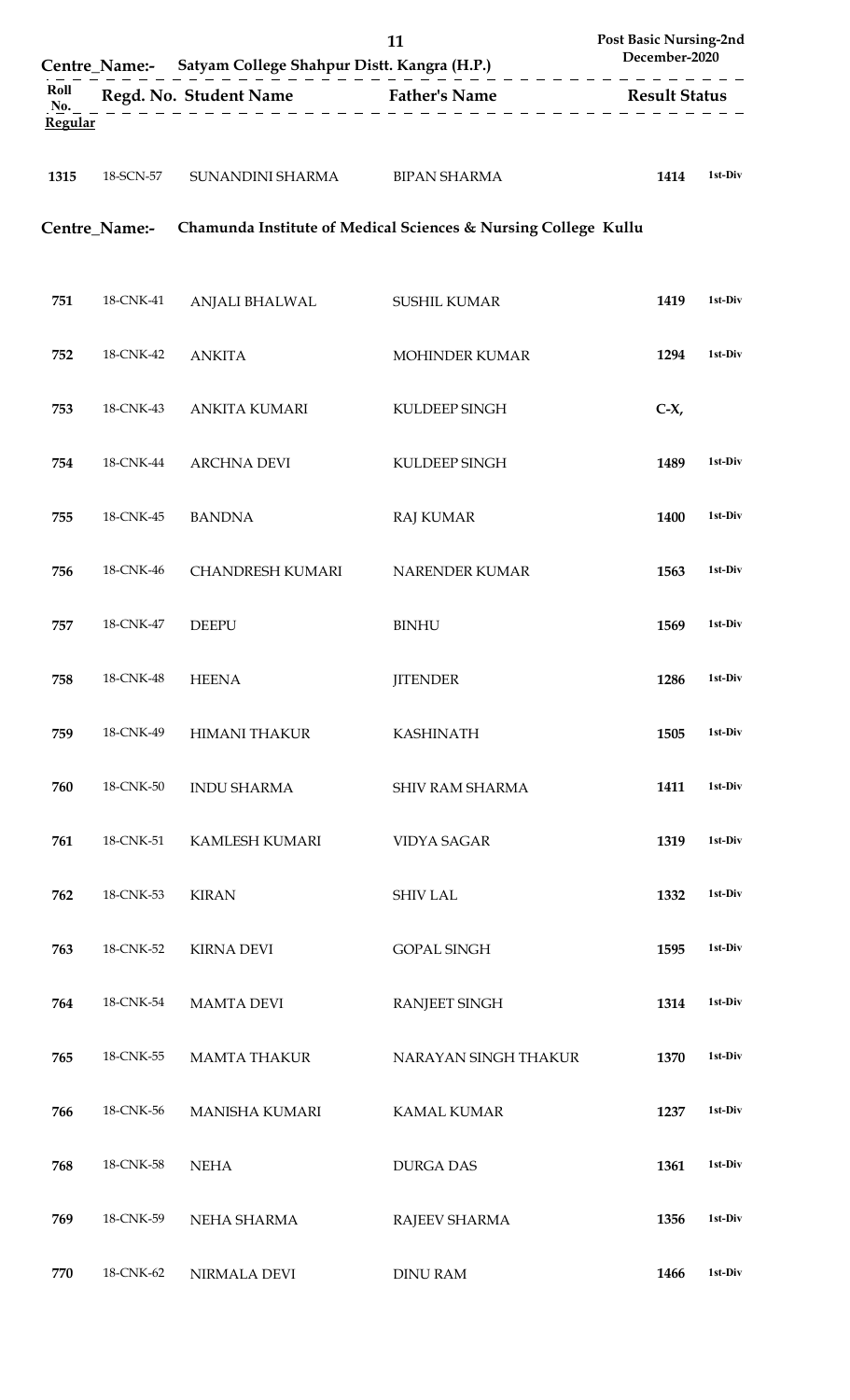|                |               |                                 | 12<br>Centre_Name:- Chamunda Institute of Medical Sciences & Nursing College Kullu Recember-2020 | <b>Post Basic Nursing-2nd</b> |         |
|----------------|---------------|---------------------------------|--------------------------------------------------------------------------------------------------|-------------------------------|---------|
| Roll<br>No.    |               |                                 | Regd. No. Student Name Father's Name Result Status                                               |                               |         |
| <b>Regular</b> |               |                                 | __________________________                                                                       |                               |         |
| 771            | 18-CNK-60     | <b>NISHA</b>                    | <b>CHAMAN LAL</b>                                                                                | 1333                          | 1st-Div |
| 772            | 18-CNK-61     | <b>NITA</b>                     | <b>MURARI LAL</b>                                                                                | 1309                          | 1st-Div |
| 773            | 18-CNK-63     | PALLAVI BHARDWAJ                | <b>INDER PAL</b>                                                                                 | 1269                          | 1st-Div |
| 774            | 18-CNK-64     | POOJA THAKUR                    | <b>HARBANS KUMAR</b>                                                                             | 1417                          | 1st-Div |
| 775            | 18-CNK-65     | <b>POONAM</b>                   | <b>TULSI RAM</b>                                                                                 | 1490                          | 1st-Div |
| 776            | 18-CNK-67     | <b>PRIYANKA</b>                 | MAHENDER SINGH                                                                                   | 1265                          | 1st-Div |
| 777            | 18-CNK-68     | <b>RAJKUMARI</b>                | <b>MANGAT RAM</b>                                                                                | 1337                          | 1st-Div |
| 778            | 18-CNK-69     | <b>RAKSHA DEVI</b>              | <b>RAM LAL</b>                                                                                   | 1345                          | 1st-Div |
| 779            | 18-CNK-70     | REEMA THAKUR                    | <b>AMAR SINGH</b>                                                                                | 1445                          | 1st-Div |
| 780            | 18-CNK-71     | <b>RINI BODH</b>                | <b>RAVINDER KUMAR</b>                                                                            | 1450                          | 1st-Div |
| 781            | 18-CNK-72     | <b>RITIKA SEN</b>               | <b>SURENDER SEN</b>                                                                              | 1543                          | 1st-Div |
| 782            | 18-CNK-73     | <b>SHABNAM KUMARI</b>           | MAHENDER SINGH                                                                                   | 1456                          | 1st-Div |
| 783            | 18-CNK-74     | SHEETAL KUMARI                  | <b>SHISHU RAM</b>                                                                                | 1506                          | 1st-Div |
| 784            | 18-CNK-75     | SHILPA SHARMA                   | <b>SURESH KUMAR</b>                                                                              | 1373                          | 1st-Div |
| 785            | 18-CNK-76     | <b>SHIVALI</b>                  | <b>SHYAM LAL</b>                                                                                 | 1467                          | 1st-Div |
| 786            | 18-CNK-77     | <b>SUMAN</b>                    | <b>NAVAL KISHOR</b>                                                                              | 1432                          | 1st-Div |
| 787            | 18-CNK-78     | <b>SUNANDA</b>                  | <b>JAI PRAKASH</b>                                                                               | 1569                          | 1st-Div |
| 788            | 18-CNK-79     | <b>SWATI DEVI</b>               | <b>BABU RAM</b>                                                                                  | 1296                          | 1st-Div |
| 789            | 18-CNK-80     | VISHAKHA KUMARI                 | <b>BALWANT SINGH</b>                                                                             | 1323                          | 1st-Div |
|                | Centre_Name:- | Kol valley Institute of Nursing |                                                                                                  |                               |         |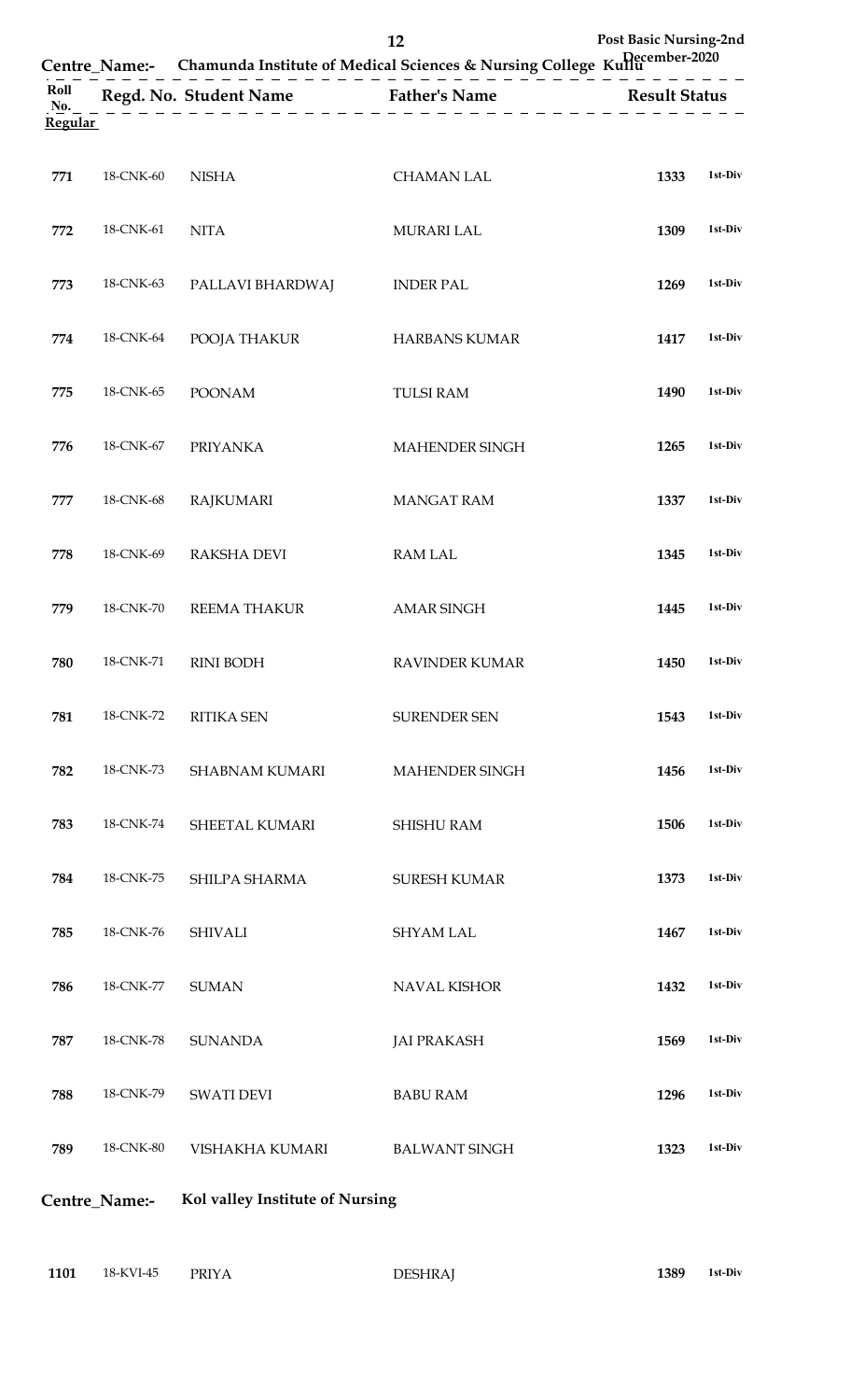| <b>Centre_Name:-</b> |           | 13<br>Kol valley Institute of Nursing |                      | Post Basic Nursing-2nd<br>December-2020 |         |
|----------------------|-----------|---------------------------------------|----------------------|-----------------------------------------|---------|
| Roll<br>No.          |           | Regd. No. Student Name                | <b>Father's Name</b> | <b>Result Status</b>                    |         |
| Regular              |           |                                       |                      |                                         |         |
| 1102                 | 18-KVI-32 | <b>BANITA DEVI</b>                    | <b>CHET RAM</b>      | 1456                                    | 1st-Div |
| 1103                 | 09-AK-35  | <b>BHAVNA</b>                         | <b>RAMESH</b>        | 1346                                    | 1st-Div |
| 1104                 | 09-KVI-34 | <b>HIMANI SHARMA</b>                  | <b>SUBHASH KUMAR</b> | 1200                                    | 1st-Div |
| 1105                 | 18-KVI-35 | KAJAL                                 | <b>JAGDISH</b>       | 1392                                    | 1st-Div |

| 1107 | 18-KVI-37 | <b>KIRAN</b>  | RAGHUBIR SINGH | 1280 | 1st-Div |
|------|-----------|---------------|----------------|------|---------|
| 1108 | 18-KVI-39 | MONIKA KUMARI | KISHORI LAL    | 1367 | 1st-Div |

18-KVI-36 KALPNA DEVI MALKIAT RAM **1273 1st-Div**

| 1109 | 18-KVI-38 | MANISHA KUMARI | ROOP LAL | 1292 | 1st-Div |
|------|-----------|----------------|----------|------|---------|

| 1110 | 18-KVI-53 | <b>TANVI</b>  | PYARE LAL       | 1257 | 1st-Div |
|------|-----------|---------------|-----------------|------|---------|
| 1111 | 18-KVI-44 | POONAM KUMARI | CHHOTA RAM      | 1376 | 1st-Div |
| 1112 | 11-GN-724 | RANJANA DEVI  | <b>SANT RAM</b> | 1325 | 1st-Div |
|      |           |               |                 |      |         |

| 1113 | 18-KVI-46 | RAMA DEVI   | <b>JOGINDER SINGH</b> | 1274 | 1st-Div |
|------|-----------|-------------|-----------------------|------|---------|
| 1114 | 18-KVI-43 | POONAM DEVI | <b>KRISHAN SINGH</b>  | 1275 | 1st-Div |

| 1116 | 18-KVI-50 | SUCHITRA KUMARI | SUNDER SINGH | 1361 | 1st-Div |
|------|-----------|-----------------|--------------|------|---------|
| 1117 | 18-KVI-48 | SAVITA DEVI     | SHYAM LAL    | 1346 | 1st-Div |

| 1118 | 18-KVI-52 | SUMNA KUMARI   | <b>SURESH KUMAR</b> | 1293 | 1st-Div |
|------|-----------|----------------|---------------------|------|---------|
| 1119 | 18-KVI-33 | DEEPIKA KUMARI | KISHORI LAL         | 1329 | 1st-Div |

| 1120 | 18-KVI-51 | <b>SUMAN SHARMA</b> | PRAKASH CHAND | 1453 | 1st-Div |
|------|-----------|---------------------|---------------|------|---------|
| 1121 | 18-KVI-40 | NEHA THAKUR         | KASHMIR SINGH | 1258 | 1st-Div |
| 1122 | 18-KVI-47 | RITA DEVI           | KRISHANU RAM  | 1211 | 1st-Div |

 18-KVI-41 NISHA DEVI PRABHAD PAL **C-X, C-XI, C-XII, C-XIII, C-XIV, C-A, C-B,**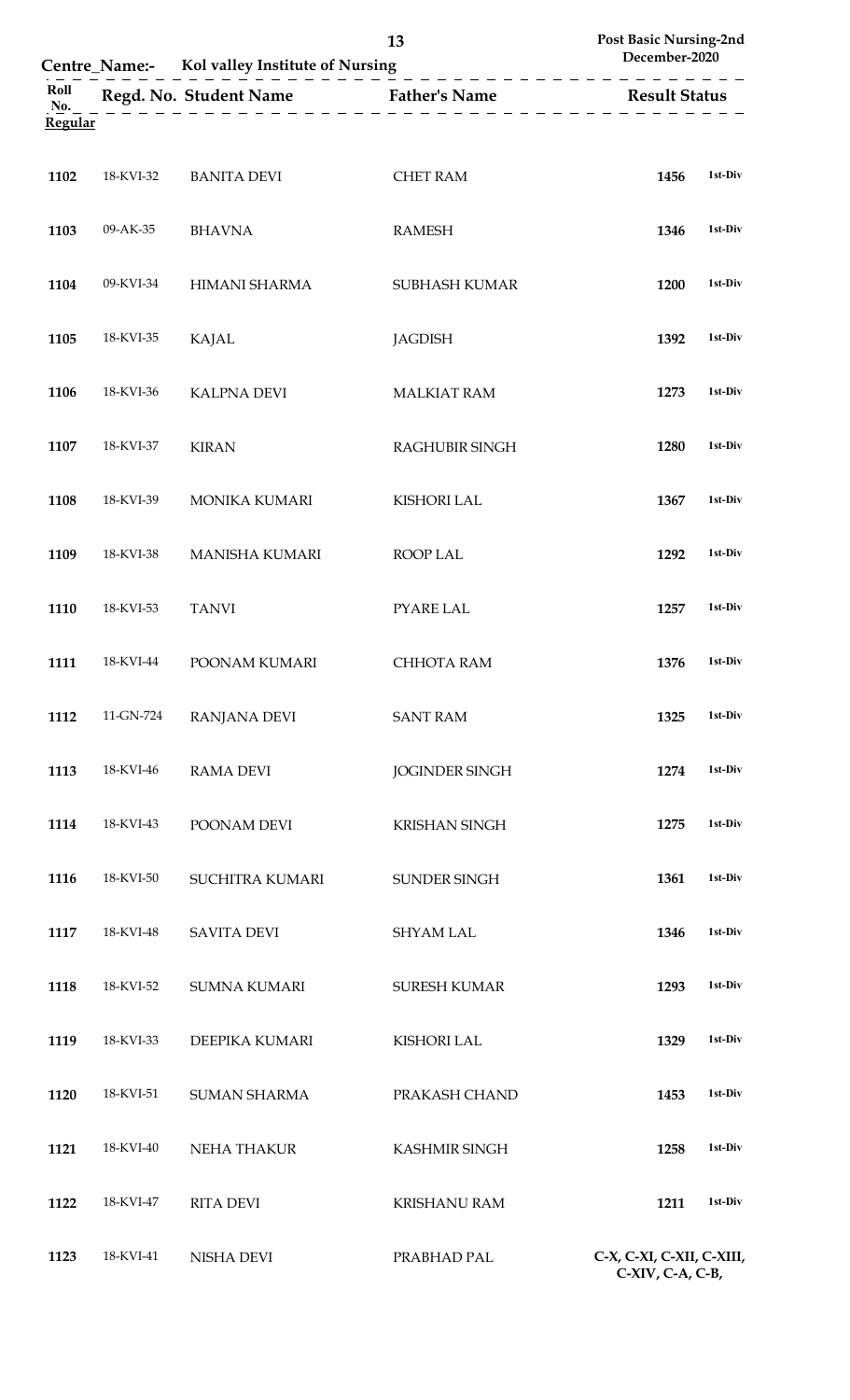**Centre\_Name:- Mata Padmawati College of Nursing, Nahan**

| 851 | 18-MPN-53 | <b>ADITI PANWAR</b>     | RAMPAL PANWAR                   | 1301 | 1st-Div |
|-----|-----------|-------------------------|---------------------------------|------|---------|
| 852 | 18-MPN-37 | <b>ANCHAL KUMARI</b>    | SURJEET SINGH                   | 1444 | 1st-Div |
| 853 | 18-MPN-36 | <b>AASMA MALIK</b>      | NASIM AKHTER MALIK              | 1449 | 1st-Div |
| 854 | 18-MPN-43 | <b>ANAMIKA</b>          | <b>CHAMAN LAL NAGRA</b>         | 1231 | 1st-Div |
| 855 | 18-MPN-46 | <b>JYOTI</b>            | RAVINDER SINGH                  | 1350 | 1st-Div |
| 856 | 18-MPN-52 | <b>LAXMI LATA VERMA</b> | DEVINDER SINGH VERMA            | 1289 | 1st-Div |
| 857 | 18-MPN-47 | <b>NIKITA THAKUR</b>    | <b>KAMLENDER SINGH</b>          | 1324 | 1st-Div |
| 858 | 18-MPN-48 | <b>NEHA THAKUR</b>      | YASHWANT SINGH<br><b>THAKUR</b> | 1264 | 1st-Div |
| 859 | 18-MPN-39 | NANCY SHARMA            | <b>AJAY PAL</b>                 | 1343 | 1st-Div |
| 860 | 18-MPN-40 | MENAKSHI DEVI           | <b>TARSEM LAL</b>               | 1346 | 1st-Div |
| 861 | 18-MPN-38 | POONAM DEVI             | <b>MATTRI DUTT</b>              | 1383 | 1st-Div |
| 862 | 18-MPN-35 | POONAM DEVI             | <b>RANJEET SINGH</b>            | 1357 | 1st-Div |
| 863 | 18-MPN-45 | <b>RENU BALA</b>        | <b>NARAYAN SINGH</b>            | 1401 | 1st-Div |
| 864 | 18-MPN-54 | <b>RAKSHA KUMARI</b>    | <b>VIDYA SINGH</b>              | 1234 | 1st-Div |
| 865 | 18-MPN-42 | <b>SHIVANI</b>          | <b>TAPENDER SINGH</b>           | 1292 | 1st-Div |
| 866 | 18-MPN-49 | <b>VIPNA KUMARI</b>     | DEV RAJ                         | 1259 | 1st-Div |
| 867 | 18-MPN-41 | VANDANA TANWAR          | <b>SANJEEV TANWAR</b>           | 1284 | 1st-Div |
| 868 | 18-MPN-44 | LAKSHMI BHANDARI        | NARAYAN BHANDARI                | 1520 | 1st-Div |
| 869 | 18-MPN-50 | MINAKSHI SHARMA         | KHOOB CHAND                     | 1258 | 1st-Div |
| 870 | 18-MPN-51 | PRATI BHA               | <b>JIYA LAL</b>                 | 1280 | 1st-Div |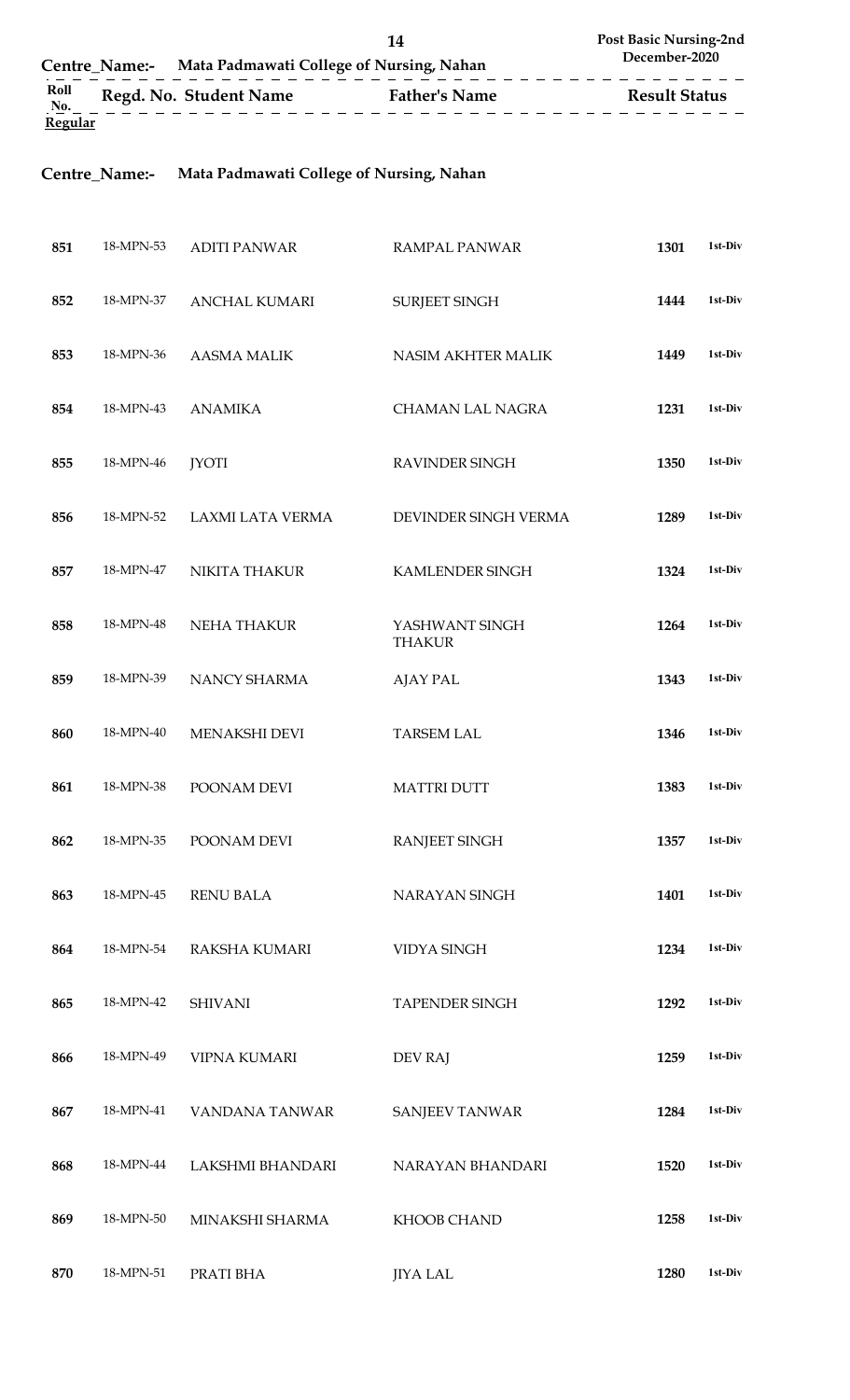|               | Centre Name:- Gautam College of Nursing Hamirpur | 15                   | Post Basic Nursing-2nd<br>December-2020 |
|---------------|--------------------------------------------------|----------------------|-----------------------------------------|
| Roll<br>$N_0$ | Regd. No. Student Name                           | <b>Father's Name</b> | <b>Result Status</b>                    |

**Regular**

**Centre\_Name:- Gautam College of Nursing Hamirpur** 

| 1351 | 18-GNH-38     | <b>AKANKSHA</b>                               | PARVINDER KUMAR       | 1359    | 1st-Div |
|------|---------------|-----------------------------------------------|-----------------------|---------|---------|
| 1352 | 18-GNH-39     | <b>ANCHAL SHARMA</b>                          | <b>SHAKTI CHAND</b>   | 1416    | 1st-Div |
| 1353 | 18-GNH-40     | DEEKSHA KUMARI                                | DALIP SINGH           | 1361    | 1st-Div |
| 1354 | 18-GNH-41     | DEEPIKA CHANDEL                               | PUSHPENDER SINGH      | 1282    | 1st-Div |
| 1355 | 18-GNH-42     | <b>JAI PRABHA</b>                             | <b>KRISHAN CHAND</b>  | 1330    | 1st-Div |
| 1356 | 18-GNH-43     | <b>MEENAKSHI</b>                              | <b>TILAK RAJ</b>      | 1322    | 1st-Div |
| 1357 | 18-GNH-44     | NALINI KUMARI                                 | KASHMIR SINGH         | 1314    | 1st-Div |
| 1358 | 18-GNH-45     | NEHA KUMARI                                   | SUBHASH CHAND         | C-XIII, |         |
| 1359 | 18-GNH-46     | NILMA DEVI                                    | <b>BHADER SINGH</b>   | 1386    | 1st-Div |
| 1360 | 18-GNH-47     | RUCHIKA BHALARIA                              | SUBHASH CHAND         | 1408    | 1st-Div |
| 1361 | 18-GNH-48     | <b>SANTOSH KUMARI</b>                         | <b>CHANDU RAM</b>     | 1451    | 1st-Div |
| 1362 | 18-GNH-49     | <b>SHILPA DEVI</b>                            | <b>SURJIT SINGH</b>   | 1314    | 1st-Div |
| 1363 | 18-GNH-50     | SONALIKA BATTU                                | MAHIMA NAND SHARMA    | 1405    | 1st-Div |
| 1364 | 18-GNH-51     | <b>TAMANNA THAKUR</b>                         | PAWAN KUMAR           | C-XIII, |         |
|      | Centre Name:- | Shivalik Institute of Nursing Sanjauli Shimla |                       |         |         |
| 951  | 18-SIN-54     | <b>AMBIKA DEVI</b>                            | <b>KARAM SINGH</b>    | C-XIII, |         |
| 952  | 18-SIN-56     | <b>ANISHA THAKUR</b>                          | RANDHIR SINGH THAKUR  | C-XIII, |         |
| 953  | 18-SIN-57     | APRNA SHARMA                                  | <b>JAGDISH SHARMA</b> | 1370    | 1st-Div |
| 954  | 18-SIN-55     | <b>ANKITA KUMARI</b>                          | TEJ SINGH THAKUR      | 1335    | 1st-Div |
| 955  | 18-SIN-58     | <b>JAYA PRADA</b>                             | <b>JIYA LAL</b>       | 1476    | 1st-Div |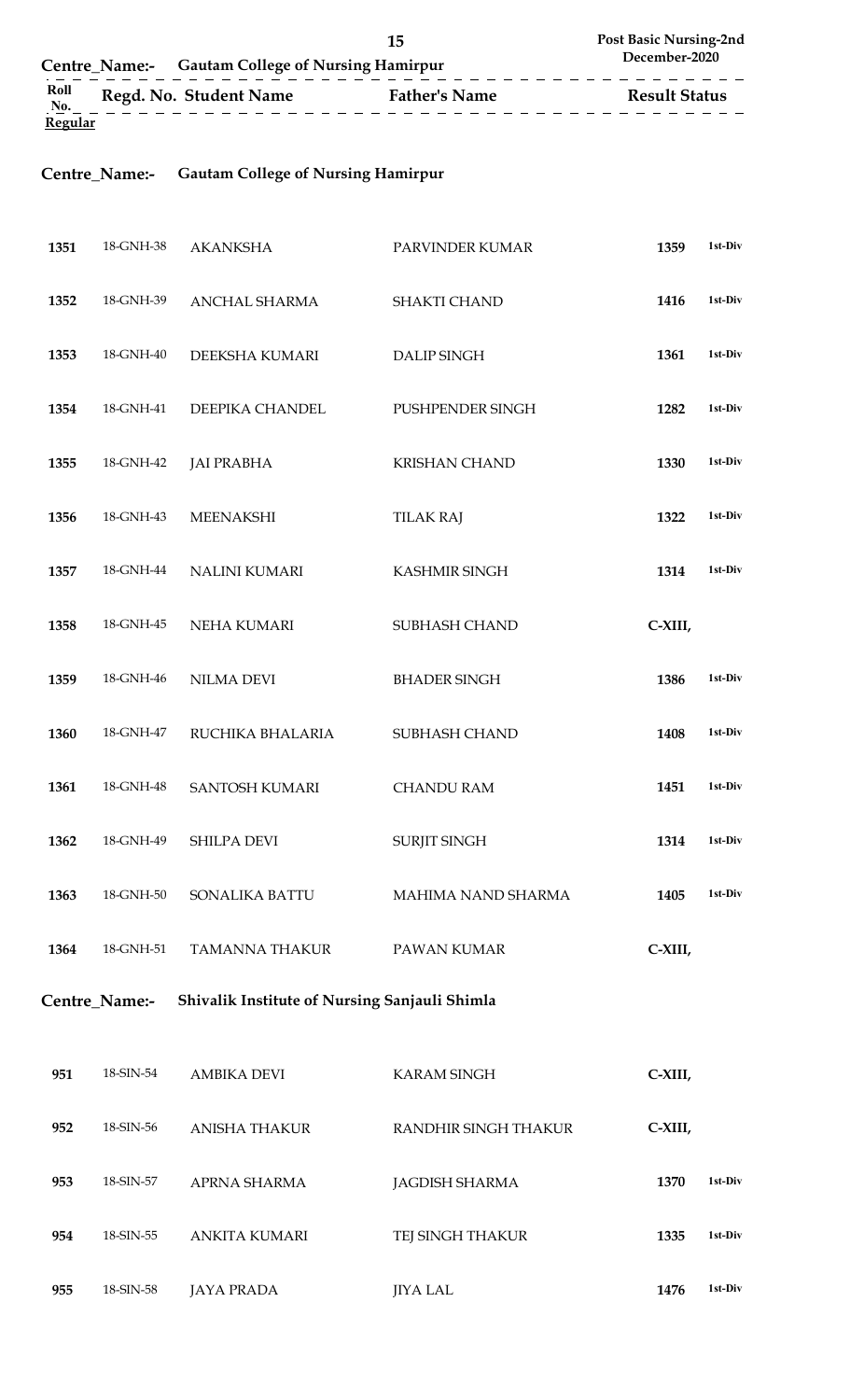|                               |               | Centre_Name:- Shivalik Institute of Nursing Sanjauli Shimla | 16                                                   | Post Basic Nursing-2nd<br>December-2020 |         |
|-------------------------------|---------------|-------------------------------------------------------------|------------------------------------------------------|-----------------------------------------|---------|
| Roll<br>No.<br><b>Regular</b> |               |                                                             | Regd. No. Student Name Father's Name Result Status   |                                         |         |
| 956                           | 18-SIN-59     | <b>KANIKA</b>                                               | PALI TRAM                                            | 1355                                    | 1st-Div |
| 957                           | 18-SIN-60     | <b>KAVITA KUMARI</b>                                        | <b>KAMLESH KUMAR</b>                                 | 1252                                    | 1st-Div |
| 958                           | 18-SIN-61     | <b>MEENAKSHI</b>                                            | OM PRAKASH                                           | 1272                                    | 1st-Div |
| 959                           | 18-SIN-62     | <b>NEHA DEVI</b>                                            | <b>SAT PAL SINGH</b>                                 | 1343                                    | 1st-Div |
| 960                           | 18-SIN-63     | PRIYA SHARMA                                                | <b>UAM DUTT SHARMA</b>                               | 1355                                    | 1st-Div |
| 961                           | 18-SIN-64     | PRIYANKA CHAUHAN                                            | YASHWANT SINGH                                       | 1389                                    | 1st-Div |
| 962                           | 18-SIN-65     | <b>RITA</b>                                                 | <b>DIWAKAR</b>                                       | Absent                                  |         |
| 963                           | 18-SIN-66     | <b>RITIKA KUMARI</b>                                        | ROOP LAL                                             | 1263                                    | 1st-Div |
| 964                           | 18-SIN-67     | <b>RUCHI MEHTA</b>                                          | RATTAN CHAND MEHTA                                   | 1291                                    | 1st-Div |
| 965                           | 18-SIN-68     | <b>RUVINA THAKUR</b>                                        | KULBHUSHAN THAKUR                                    | 1287                                    | 1st-Div |
| 966                           | 18-SIN-69     | <b>SAPNA VERMA</b>                                          | KARAM SINGH VERMA                                    | 1382                                    | 1st-Div |
| 967                           | 18-SIN-70     | SONALI VERMA                                                | KAPOOR SINGH                                         | 1357                                    | 1st-Div |
| 968                           | 18-SIN-71     | SONIKA CHAUHAN                                              | PURAN CHAND CHAUHAN                                  | 1418                                    | 1st-Div |
| 969                           | 18-SIN-72     | TEJENDRA KUMARI                                             | SONAM DAWA                                           | 1338                                    | 1st-Div |
| 970                           | 18-SIN-73     | <b>VANDNA</b>                                               | <b>KALYAN CHAND</b>                                  | 1312                                    | 1st-Div |
|                               | Centre_Name:- |                                                             | Shimla Nursing College Rajindra, Complex, Annandale, |                                         |         |
| 1052                          | 18-SNC-37     | <b>JYOTI THAKUR</b>                                         | VISHAMBER SINGH                                      | 1298                                    | 1st-Div |
| 1053                          | 18-SNC-38     | <b>KAVITA KUMARI</b>                                        | KULDEEP KUMAR                                        | 1494                                    | 1st-Div |
| 1054                          | 18-SNC-39     | <b>KIRAN BALA</b>                                           | <b>NAND LAL</b>                                      | 1275                                    | 1st-Div |
| 1055                          | 18-SNC-40     | KRISHANA SHARMA                                             | PAYARE LAL                                           | 1188                                    | 1st-Div |
| 1056                          | 18-SNC-41     | MADHU SHARMA                                                | SURESH SHARMA                                        | 1323                                    | 1st-Div |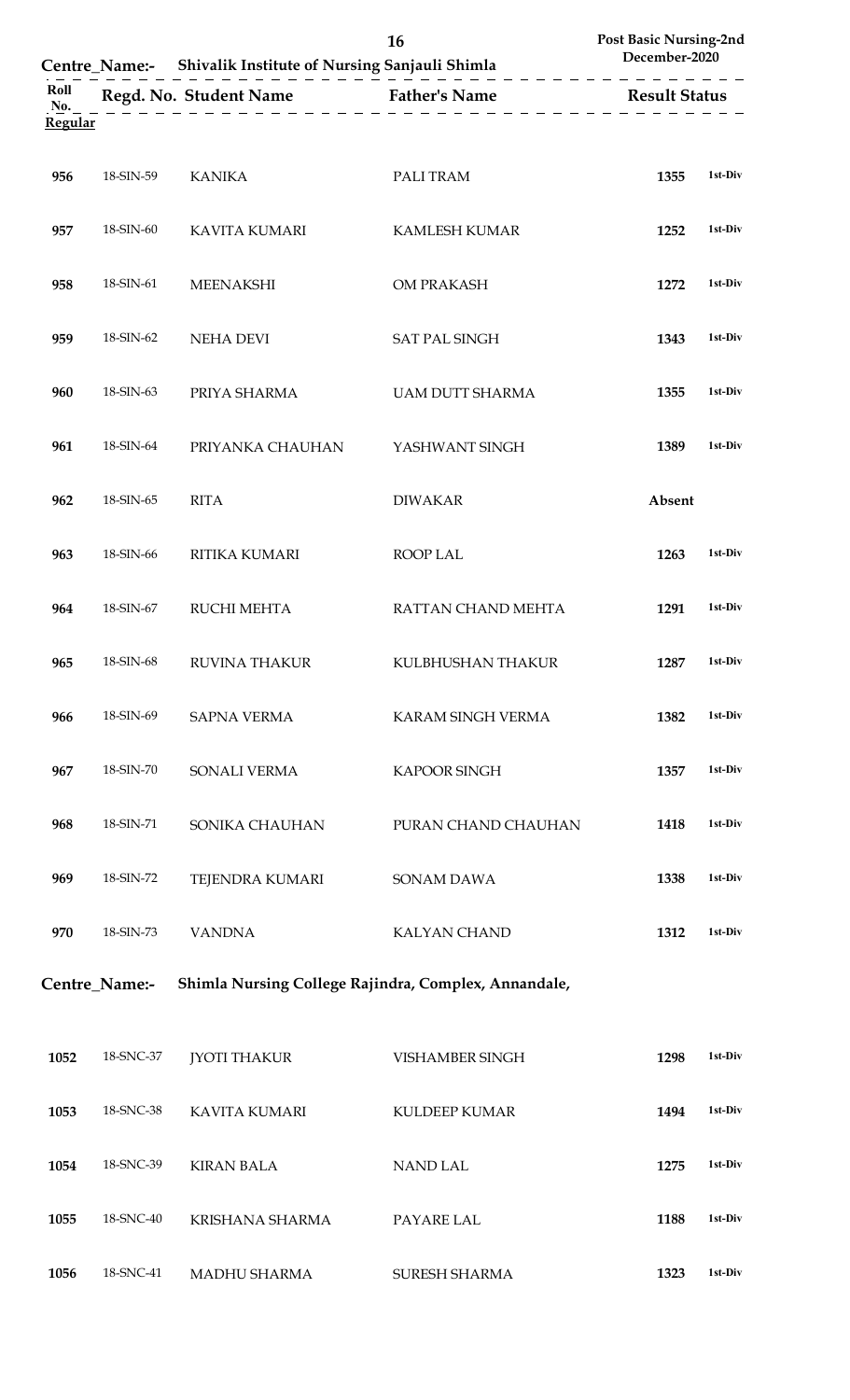|                |               |                                        | 17<br>Centre_Name:- Shimla Nursing College Rajindra, Complex, Annandale, | <b>Post Basic Nursing-2nd</b><br>December-2020 |
|----------------|---------------|----------------------------------------|--------------------------------------------------------------------------|------------------------------------------------|
| Roll<br>No.    |               | Regd. No. Student Name Father's Name   |                                                                          | <b>Result Status</b>                           |
| <b>Regular</b> |               |                                        |                                                                          |                                                |
| 1057           | 18-SNC-42     | <b>MANISHA</b>                         | <b>ASHWANI KUMAR</b>                                                     | 1st-Div<br>1373                                |
| 1058           | 18-SNC-43     | <b>MANISHA DEVI</b>                    | SURINDER SINGH                                                           | 1st-Div<br>1399                                |
| 1059           | 18-SNC-44     | <b>MANJU</b>                           | <b>MAHAVEER</b>                                                          | 1st-Div<br>1222                                |
| 1060           | 18-SNC-45     | <b>MEHAK FISHTA</b>                    | <b>AMRIT FISHTA</b>                                                      | 1st-Div<br>1260                                |
| 1061           | 18-SNC-46     | MONIKA SHARMA                          | OM PRAKASH                                                               | 1st-Div<br>1270                                |
| 1062           | 18-SNC-47     | <b>NEHA KANWAR</b>                     | <b>RAJESH KANWAR</b>                                                     | 1st-Div<br>1280                                |
| 1063           | 18-SNC-48     | NEHA VERMA                             | <b>SURINDER</b>                                                          | 1st-Div<br>1422                                |
| 1064           | 18-SNC-49     | PRIYANKA THAKUR                        | <b>LAL CHAND</b>                                                         | 1st-Div<br>1292                                |
| 1065           | 18-SNC-50     | <b>SHABNAM DEVI</b>                    | PURAN CHAND                                                              | 1st-Div<br>1495                                |
| 1066           | 18-SNC-51     | <b>SHASHI VERMA</b>                    | <b>NEK RAM</b>                                                           | 1353<br>1st-Div                                |
| 1068           | 18-SNC-53     | <b>URMILA</b>                          | <b>SHANKAR LAL</b>                                                       | 1st-Div<br>1260                                |
|                | Centre_Name:- | Lord Mahavira Nursing College Nalagarh |                                                                          |                                                |
|                |               |                                        |                                                                          |                                                |
| 330            | 16-LMN-48     | <b>VIRENDER KAUR</b>                   | <b>GURMEET SINGH</b>                                                     | 1st-Div<br>1227                                |
| 701            | 18-LMN-62     | <b>ADITI SHARMA</b>                    | <b>SATISH KUMAR</b>                                                      | 1st-Div<br>1288                                |
| 702            | 18-LMN-58     | <b>ALKA DEVI</b>                       | <b>ARUN KUMAR</b>                                                        | 1st-Div<br>1330                                |
| 703            | 18-LMN-61     | <b>ANJU BALA</b>                       | <b>NASIB CHAND</b>                                                       | 1st-Div<br>1244                                |
| 704            | 18-LMN-48     | <b>GURJEET KAUR</b>                    | HARBANS SINGH                                                            | C-XII, C-XIII,                                 |
| 706            | 18-LMN-52     | <b>MADHU NAGIA</b>                     | <b>MANOHAR LAL</b>                                                       | 1359<br>1st-Div                                |
| 707            | 18-LMN-54     | NARENDERJIT KAUR                       | <b>TARA SINGH</b>                                                        | 1st-Div<br>1187                                |
| 708            | 18-LMN-47     | <b>NEHA AZAD</b>                       | <b>RAM LAL</b>                                                           | 1st-Div<br>1398                                |
| 709            | 18-LMN-64     | NEHA SHARMA                            | <b>KAMAL KUMAR</b>                                                       | $C-XII,$                                       |